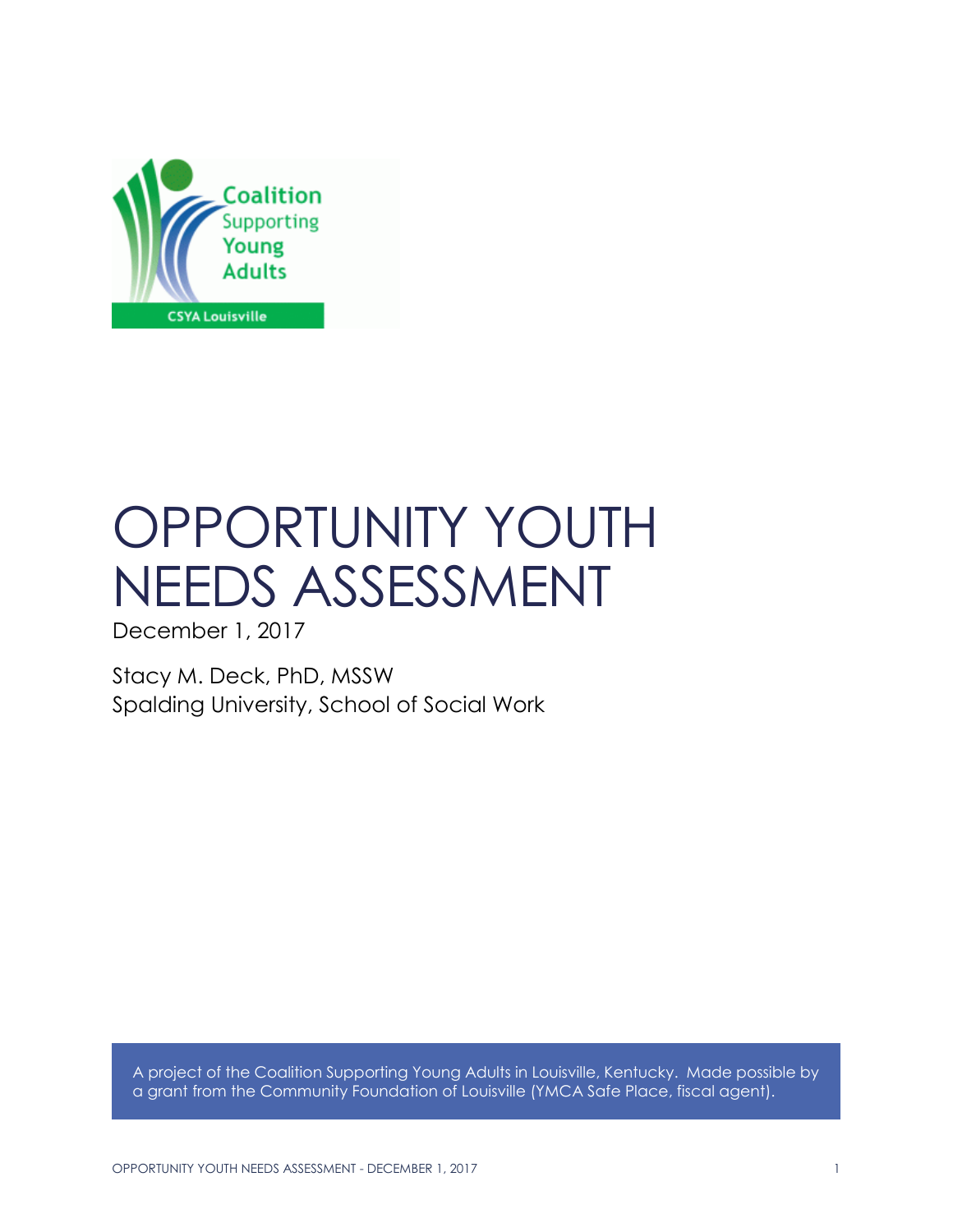# **Table of Contents**

| Disconnected Conditions Reported by Survey Respondents and Focus Group Participants 10 |  |
|----------------------------------------------------------------------------------------|--|
|                                                                                        |  |
|                                                                                        |  |
|                                                                                        |  |
|                                                                                        |  |
|                                                                                        |  |
|                                                                                        |  |
|                                                                                        |  |
|                                                                                        |  |
|                                                                                        |  |
|                                                                                        |  |
|                                                                                        |  |
|                                                                                        |  |
|                                                                                        |  |
|                                                                                        |  |
|                                                                                        |  |
|                                                                                        |  |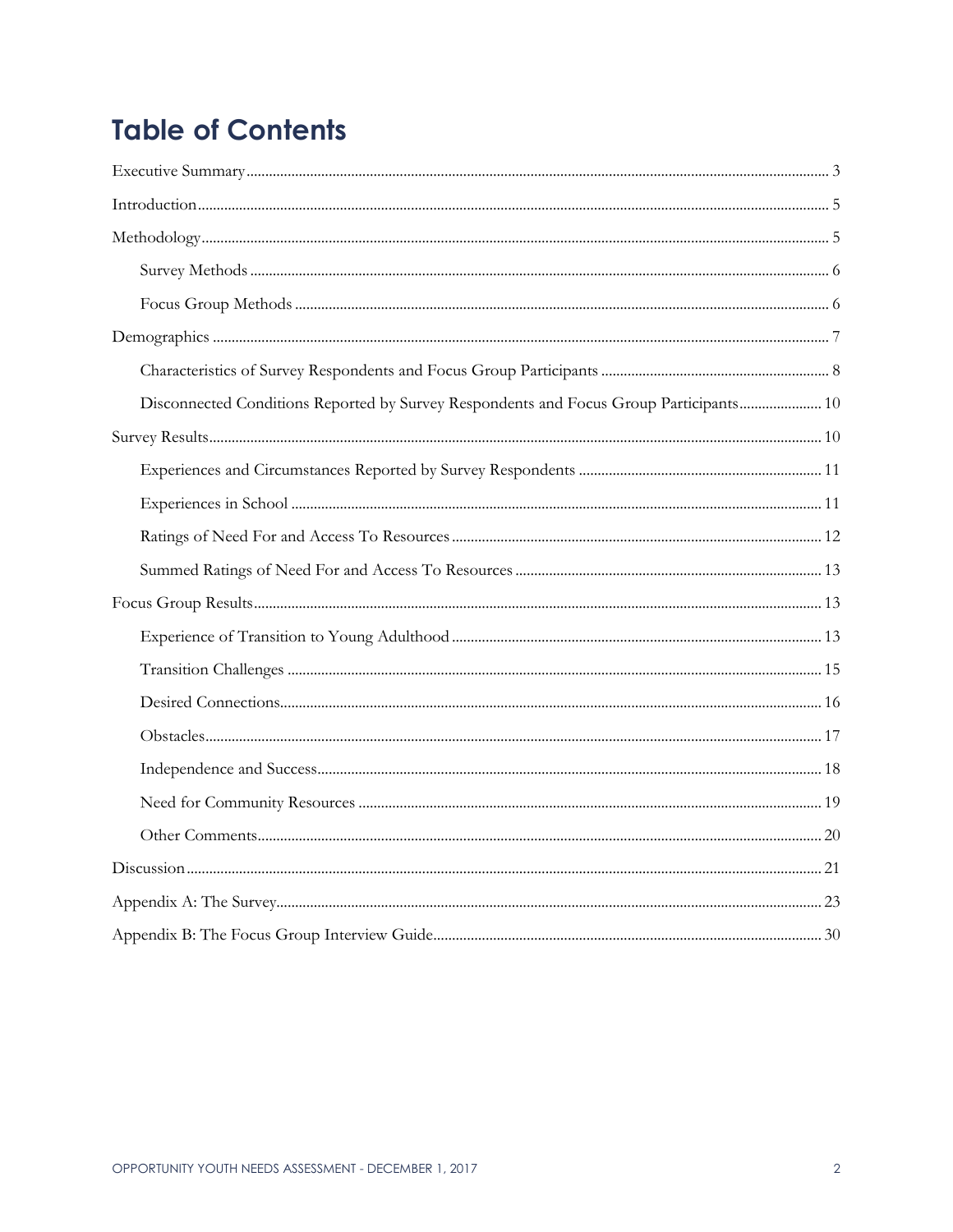# **Executive Summary**

In the Louisville MSA, approximately 10.9% of all 16- to 24-year-olds are "disconnected." They are neither in school nor working due to academic challenges, language barriers, poverty, homelessness, foster care or juvenile justice involvement, early parenting, structural racism, mental health problems, or related issues. Not only is disconnection a problem for these young people and their families, it is costly for our community in terms of lost contributions and public expenses.

The Coalition Supporting Young Adults (CSYA) is diverse group of education, social service, employment, housing, health, and safety organizations. CSYA has reframed "disconnection" as an opportunity for youth and the community to experience gains by connecting these young people to resources and support that allow them to lead satisfying, productive adult lives. By developing a better understanding of the unique needs and goals of Louisville's vulnerable youth and young adults, CSYA identifies and advocates for community-wide policies and funding strategies to address these needs and to build the capacity of service providers, educators, and others to work more effectively and collaboratively for vulnerable youth and young adults. In 2017, CSYA received funding from the Community Foundation of Louisville to conduct an Opportunity Youth Needs Assessment. The results of this effort to identify the goals and challenges of Louisville's vulnerable young people—as they described them—are presented in this report.

The study used a mixed methods approach to needs assessment by inviting vulnerable youth to complete a survey and/or participate in a focus group. Eligible participants: (1) were between ages 16 and 24; (2) were residents of Jefferson County; and (3) reported at least one of the following characteristics of "disconnected" youth (currently and/or in the prior two years): (a) simultaneously unemployed *and* not in school, (b) homeless; (c) in foster care; (d) involved in the juvenile justice system; (e) 6+ unexcused absences or tardies in one school year in high school, and/or (f)  $2+$  suspensions in one school year in high school.

Between August and October 2017, 117 eligible youth completed a survey, and 61 youth participated in one of nine focus groups conducted at various locations around the community. Survey respondents ranged from 16 to 24 years old with a median age of 20. Most were Black/African American (58%) or White/Caucasian (29%), female (58%) and straight/heterosexual (77%). About half had less than a high school education (47%), while 27% had a diploma or GED, and the rest had at least some post-secondary education. Over three quarters had been employed in the past year, but less than half were working at the time of the survey. Most (75%) had been in the Louisville Metro area for at least six months. A little over half had spent the prior night in their own home or the home of the person(s) who raised them. About one in eight (13%) were in residential care or a group home, 12% had stayed with other family or friends, and 21% were homeless.

Focus group participants ranged from 16 to 24 years old with a median age of 19. Most were Black/African American (63%) or White/Caucasian (32%), female (56%) and straight/heterosexual (67%). About 10% were Hispanic/Latino/Latina. Half had less than a high school education, while 23% had a diploma or GED, and the rest had at least some post-secondary education. As compared to survey respondents overall (many of whom also participated in a focus group), the focus groups tended to include slightly greater proportions of youth from marginalized identity groups in terms of race/ethnicity, sexual orientation, and involvement with the foster care system.

Survey respondents reported high rates of challenging experiences and circumstances such as attending more than one high school (56%); being in foster care, kinship care or a residential facility (45%); being arrested (44%); and having low income (37%). While over two thirds said they had friends in school, less than half said they liked learning, were able to use what they learned in school, believed doing well in school is important, or perceived that they were respected by teachers. About one third acknowledged getting in trouble at school, and 14% felt unsafe at school.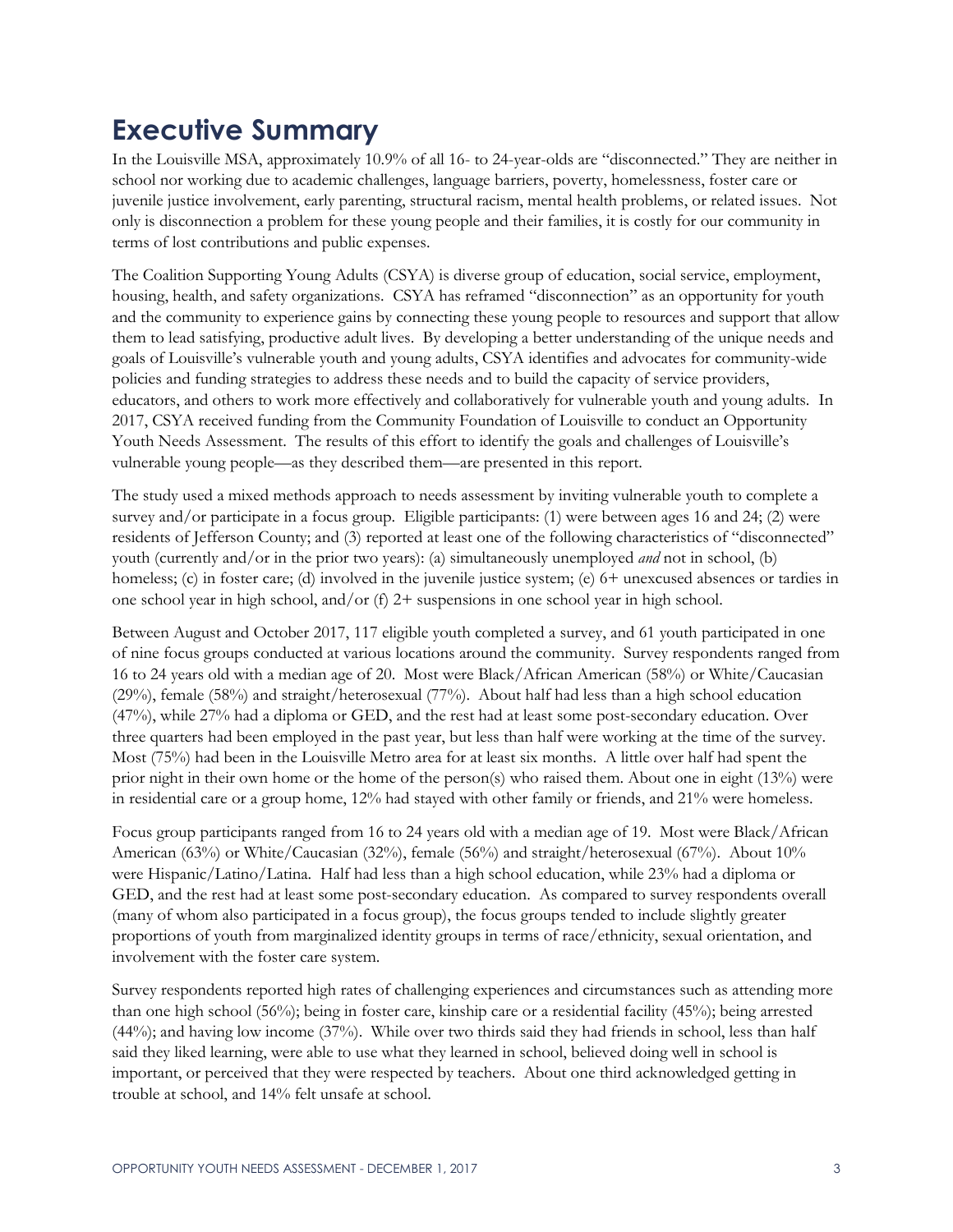Survey respondents were presented with a list of 20 resources and asked to rate each item in two ways. First, they rated their need for the resource on a scale from 1 to 4, where 1 is no need at all and 4 is a critical need. Second, they rated how difficult it is to access the resource on a scale from 1 to 4, where 1 is very hard and 4 is very easy. The top five *needs* were for help with transportation, housing, planning for the future, financial resources, and getting/keeping a job. The five most difficult resources for youth to *access* on their own were housing, transportation, college/training programs, financial resources, and food. Considering both need and access, the top five *priority* areas were housing, transportation, college/training programs, financial resources, and help with planning for the future.

Focus group participants described difficult experiences in their transition to young adulthood. Foster youth discussed the challenges of growing up in unstable, often abusive situations, and lacking control of their lives. Because of this, they struggled and sometimes acted out. In other focus groups, where participants were generally older, the youth and young adults spoke of being unable to focus in school, struggling to stay out of trouble at home and school, and being overwhelmed by the expectations of adulthood. These participants commonly mentioned resources they needed and had difficulty accessing. They reported barriers to housing and work, and challenges with managing bills and becoming financially independent. Many mentioned the absence of supportive relationships. Importantly, however, not all participants focused on obstacles in their transition to adulthood. Some spoke of going to college, studying at the library, working on goals, having confidence, and even "wanting two degrees." One group focused on the importance of initiative.

Asked specifically about challenges, focus group participants said they lacked support, and had been let down by people in their lives. Some believed that relationships with professionals were challenging. Poignantly, some explained that losing supportive relationships they had once had caused them to struggle. Other themes included criminal justice system involvement, exposure to violence, and education-related challenges.

Focus group participants spoke of wanting a better support system and "someone who is in my corner for the long term." They desired connections with family, helping professionals, networks of support, and their peers. Regarding places and opportunities for connection/help, participants especially wanted more and better connections with employment and employment-related supports. Some said they needed better connections to financial aid, means-tested benefits, and housing. What keeps them from making these connections is lacking knowledge about resources, not being told about options, being disconnected from family, and lacking transportation. Some described structural barriers in the education and employment systems as well as in society generally. This included feeling stereotyped, judged, abused, and exploited.

Focus group participants' vision of independence and success involved being self-sufficient, employed and/or educated, able to meet basic needs, and interpersonally connected. Focus group participants who were involved with the foster care system said they needed money, effective services, education, help with motivation, and mentoring to move along the path to independence and success. Participants in other groups also mentioned a need for people to support them. They asked for adults to be more culturally competent, address community problems with crime, reach out to youth experiencing problems like cycling in and out of foster care or not attending school, and improve services by tailoring them to the needs of young persons. One participant emphasized the importance of "follow-up on issues when you ask what is needed."

It is to this challenge that the Louisville Metro community must respond. Having listened to opportunity youth express their needs and challenges in their own words, the priorities are clear. A need for housing, transportation, college/training programs, financial resources, and help with planning for the future was expressed in both surveys and focus groups. However, narratives from the focus groups provide a more textured, nuanced understanding of the underlying need. These young people want to be self-sufficient, contributing members of society. They are asking us for support and mentorship in finding their way along this path to success.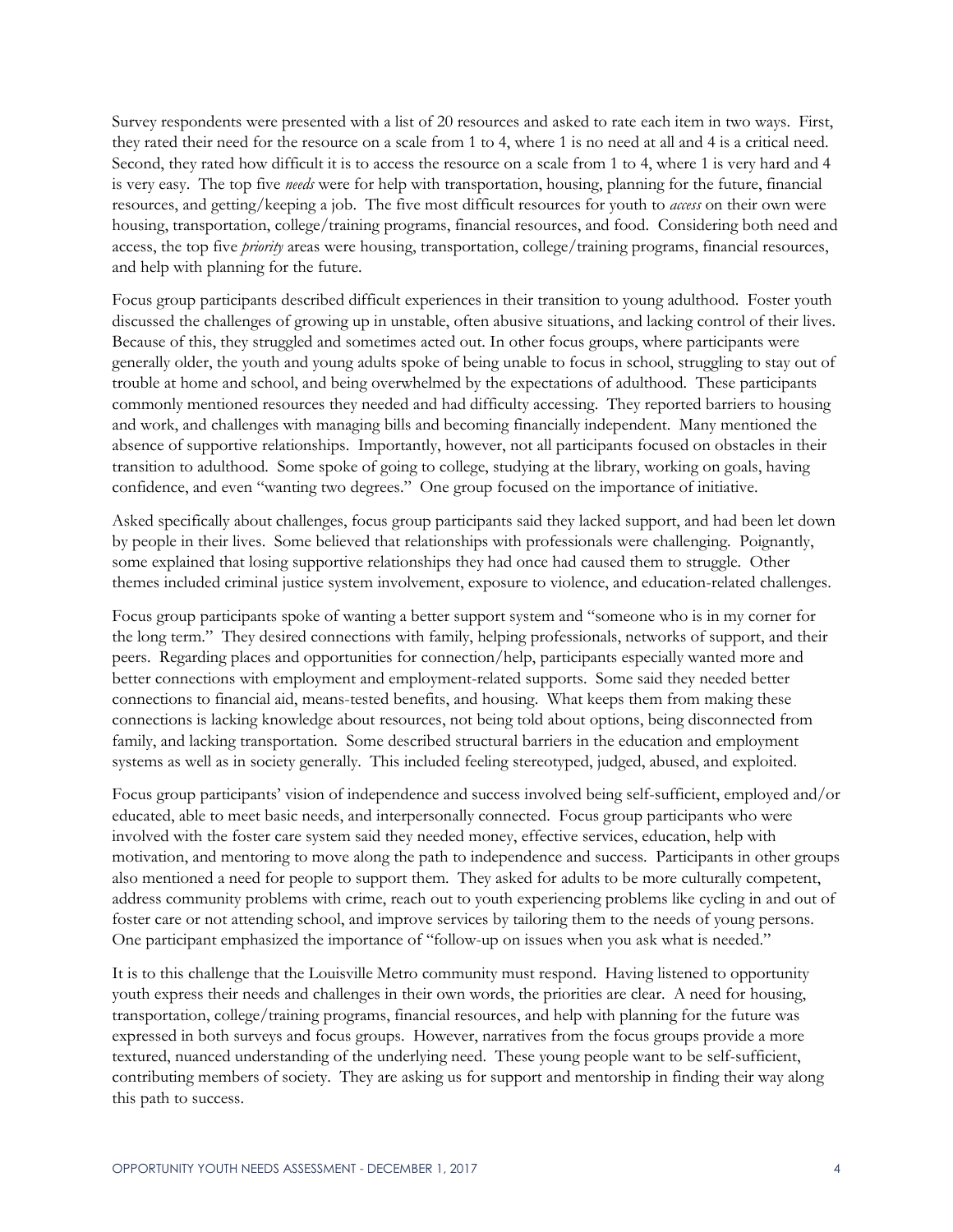# **Introduction**

In the Louisville MSA, approximately 10.9% of all 16- to 24-year-olds are "disconnected." They are neither in school nor working due to academic challenges, language barriers, poverty, homelessness, foster care or juvenile justice involvement, early parenting, structural racism, mental health problems, or related issues. While many disconnected young persons (or "opportunity youth") will intermittently enter the workforce or return to school, only 1% will earn a college degree by the time they are 28. The estimated cost to the community in lost tax payments and increased health care, public support, and crime expenses is \$13,900 for each year a young person is disconnected, and \$170,740 over a lifetime.

The Coalition Supporting Young Adults (CSYA) is diverse group of education, social service, employment, housing, health, and safety organizations. Using the Collective Impact model of system change, CSYA leads, participates in, and supports activities to better understand the unique needs and goals of Louisville's vulnerable youth and young adults as they describe them. CSYA identifies and advocates for communitywide policies and funding strategies to address these needs and to build the capacity of service providers, educators, and others to work more effectively and collaboratively for vulnerable youth and young adults. To identify the most effective actions to achieve this mission, coalition members have studied approaches other communities have successfully applied to reengage and serve vulnerable young people, and explored a variety of strategies to fund new or expanded services. CSYA has also collected existing data from member organizations on a wide range of issues impacting the community's vulnerable young people.

CSYA determined that the next step would be to collect data from Louisville's youth and young adults via a formal needs assessment. The Opportunity Youth Needs Assessment has documented the goals and challenges of Louisville's vulnerable young people as they describe them. This information will be used to determine specific actions the Coalition, member organizations, and the community at large can take to close gaps in services and remove systemic barriers.

# **Methodology**

This study used a mixed methods approach to needs assessment by inviting vulnerable youth to complete a survey and/or participate in a focus group. Eligible participants:

- Were between ages 16 and 24,
- Were residents of Jefferson County, and
- Reported at least one of the following characteristics of "disconnected" youth (currently and/or in the prior two years):
	- o Simultaneously unemployed *and* not in school
	- o Homeless
	- o In foster care
	- o Involved in the juvenile justice system
	- o 6+ unexcused absences or tardies in one school year in high school
	- o 2+ suspensions in one school year in high school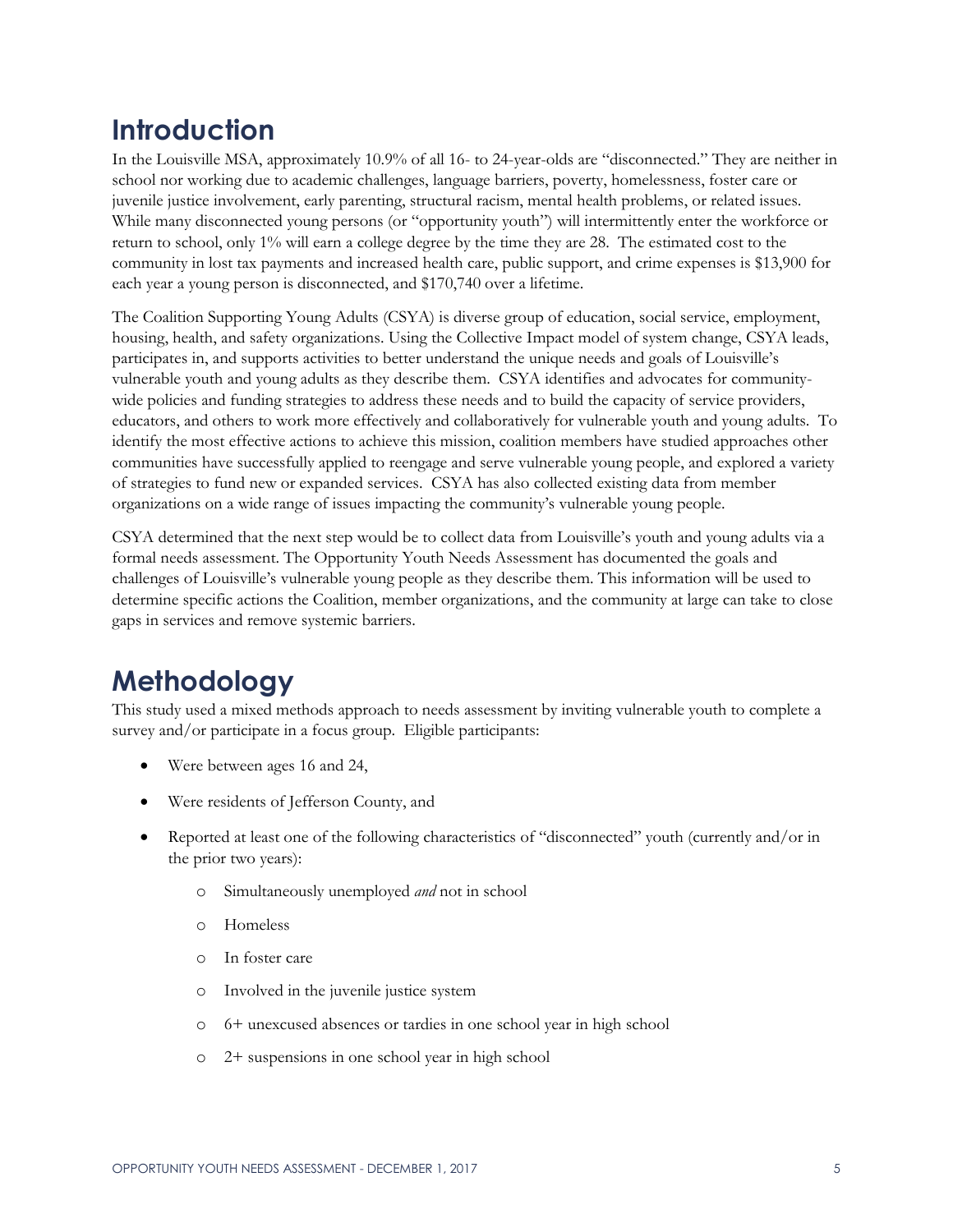A snowball sampling method was used to recruit a convenience sample of participants. CSYA member agencies provided information about the survey and focus groups to clients and contacts who were eligible to participate. Information was posted on CSYA member agencies' websites and social media sites. Employees of CSYA member agencies and project staff also directly invited potential participants by attending meetings and events where the target population was likely to be present.

### **Survey Methods**

Between August and October 2017, 117 eligible youth completed the survey. Most completed it in a community space (72%) or at school (11%). Before beginning to answer survey questions, potential participants were provided with an informed consent form. Minors were given an informed assent form only after a parent or guardian consented to their participation. Foster youth were informed of their protected status as wards of the state. In addition to reviewing and approving the protocol for this study and all associated forms, the Research Ethics Committee at Spalding University also approved a waiver of informed consent for unaccompanied homeless minors and minors in institutional settings where a parent/guardian is not ordinarily present. In such cases, informed assent was still obtained from the participant, and an advocate who was not associated with the study was present to protect the minor's rights, ensure that the youth understood the study procedures and implications of participating, and confirm that the youth voluntarily agreed to participate. To ensure privacy and protection, individuals who agreed to participate were only asked to check an "I agree" box since their signature on the consent/assent form would be the only means by which they could be identified.

Once informed consent (and assent, as appropriate) had been obtained, participants completed the needs assessment survey. Most participants used a computer or personal computing device to complete an encrypted online survey. All minors completed a paper version of the survey, and others could do so upon request. Typically, it took participants about 10 to 15 minutes to complete the consent process and survey. In appreciation for their time, youth who completed the survey were offered the opportunity to enter a drawing for a \$50 gift card. Any participant who wished to receive a follow-up call from YMCA Safe Place for referrals to resources could provide contact information on a separate form.

The survey instrument was created for this project by CSYA members in consultation with a research consultant who is a social work professor at Spalding University. A copy of the survey is provided in Appendix A. The survey began with a series of four questions to confirm that the youth met the eligibility criteria for participation. Next, participants used a 4-point Likert scale to rate 20 items. For each item (e.g., "finding a mentor or caring adult" or "getting a job"), participants responded to two questions: Need this resource? Hard to access this resource on your own? Most participants (i.e., those who were currently disconnected) described their current experiences. Those who were disconnected in the past were instructed to think about that time frame as they responded to the questions. Finally, participants provided information about their demographic characteristics and experiences in response to a series of 14 questions at the end of the survey.

The research consultant checked surveys for missing information. Survey responses were imported into SPSS Version 25 for analysis. Descriptive statistics were used to summarize the data. T-tests were used to test for differences between groups.

### **Focus Group Methods**

Between September 12, 2017 and October 11, 2017, program staff facilitated nine focus groups with a total of 61 eligible youth. Programs/sites included Baxter Community Center, Bridges of Hope/Project Life, Family Scholar House, KentuckianaWorks Youth Career Center (2 groups), True Up (2 groups), Volunteers of America (VOA), and YMCA Safe Place.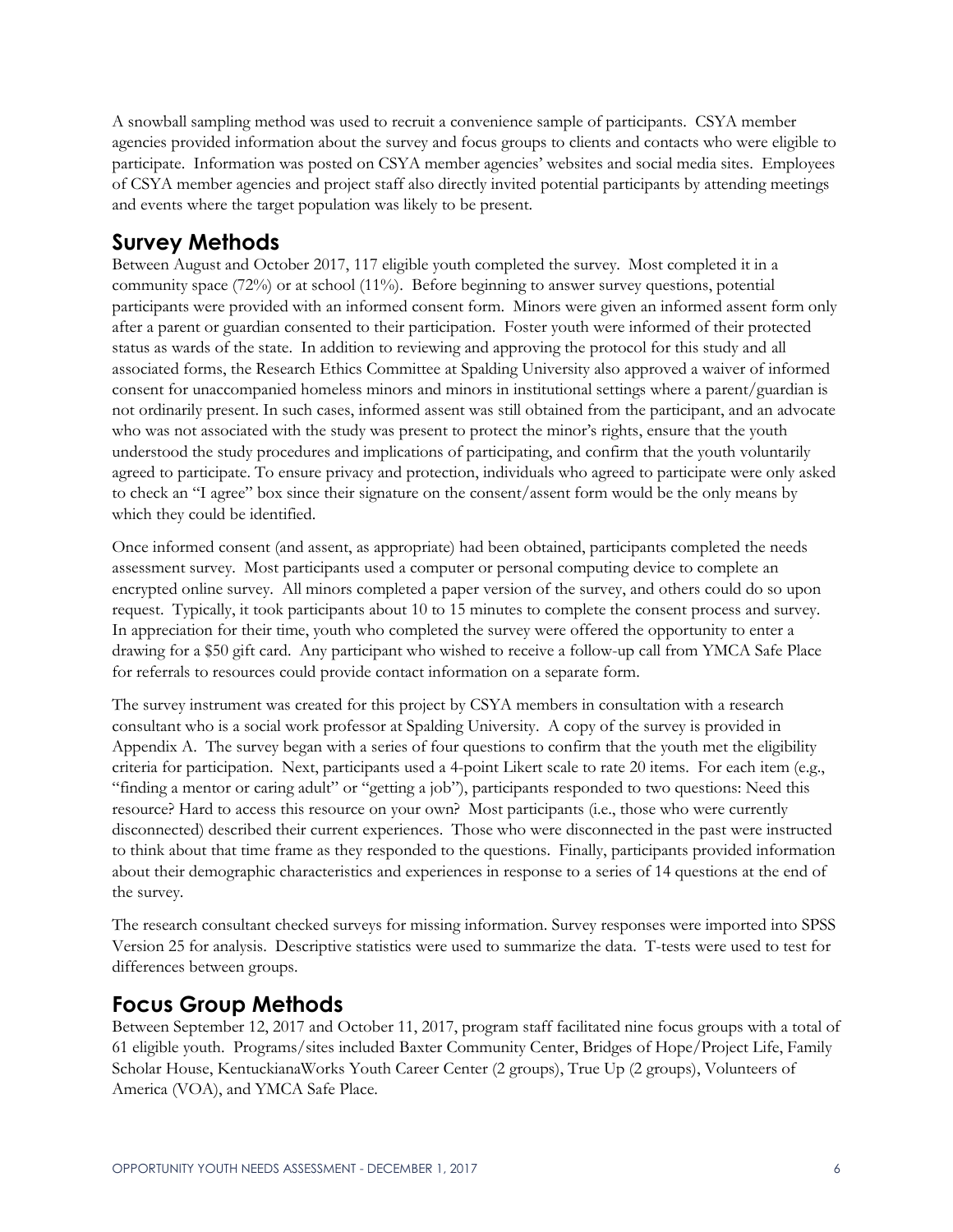To begin the focus group process, the facilitators explained the role of the Coalition Supporting Young Adults (CSYA), the purpose of the focus groups, and the eligibility criteria for participation. The facilitators then reviewed the consent/assent form. The voluntary nature of participation, as well as potential risks and benefits, were discussed. Benefits included receiving a \$10 gift card at the end of the discussion as an expression of appreciation for participants' time. After having an opportunity to ask questions, group members were invited to signify their willingness to participate by giving informed consent/assent (minors were only permitted to assent in the presence of a consenting parent/guardian or a community advocate). To ensure privacy and protection, individuals who agreed to participate were asked to check an "I agree" box since their signature on the consent/assent form would be the only means by which they could be identified. The focus group materials and protocol were reviewed and approved by the Research Ethics Committee at Spalding University.

Data protection and confidentiality guidelines were explained, and focus group participants agreed to abide by a group norm that "what is said in this room will stay in this room." Each participant completed a demographic information form to verify their eligibility and provide a description of the group's demographic characteristics. Sixty- to ninety-minute focus group discussions were facilitated by one or two project staff using a semi-structured Focus Group Interview Guide, and another staff person took notes during the discussion. The interview guide was created by project staff with input from other CSYA members, and it included six main topics related to goals, needs and challenges. A copy of the Focus Group Interview Guide is provided in Appendix B. While the suggested questions for each topic were used verbatim in most groups, facilitators could adapt the wording to make questions more relatable for group participants. The facilitators could also pose follow-up questions to elicit clarification or additional details as needed. At the end of the focus group, participants were invited to respond to the CSYA Opportunity Youth Needs Assessment Survey. Those who wanted to discuss their needs and receive referrals for resources were invited to provide contact information for a follow-up phone call from YMCA Safe Place.

Participants' responses to focus group questions were typed into a password-protected Excel Word file that was projected onto a screen during the conversation so that participants could see and confirm what was recorded. The content of this qualitative data was analyzed by the research consult. Themes and patterns in responses were identified, and a draft of these results was reviewed by the focus group facilitators to confirm the accuracy of the analysis.

# **Demographics**

The demographic characteristics of the 117 survey respondents and 61 focus group participants are summarized in Table 1 (some, but not all, youths were included in both groups). Survey respondents ranged from 16 to 24 years old with a median age of 20 (mean=20.3 years, standard deviation=2.6). Most were Black/African American (58%) or White/Caucasian (29%), female (58%) and straight/heterosexual (77%). About half had less than a high school education (47%), while 27% had a diploma or GED, and the rest had at least some post-secondary education. Many had been employed in the past year (75 youth or about 77% of those who answered this question), but less than half were working at the time of the survey (42 youth or about 44% of those who provided their current employment status). Most (75%) had been in the Louisville Metro area for at least six months. A little over half (53%) had spent the prior night in their own home or the home of the person(s) who raised them. About one in eight (13%) were in residential care or a group home, 12% had stayed with other family or friends, and 21% were homeless.

Focus group participants responded to a more limited set of demographic questions, and these groups tended to include slightly greater proportions of youth from marginalized identity groups. They ranged from 16 to 24 years old with a median age of 19 (mean= 19.4 years, standard deviation=2.5). Most were Black/African American (63%) or White/Caucasian (32%), female (56%) and straight/heterosexual (67%). About 10%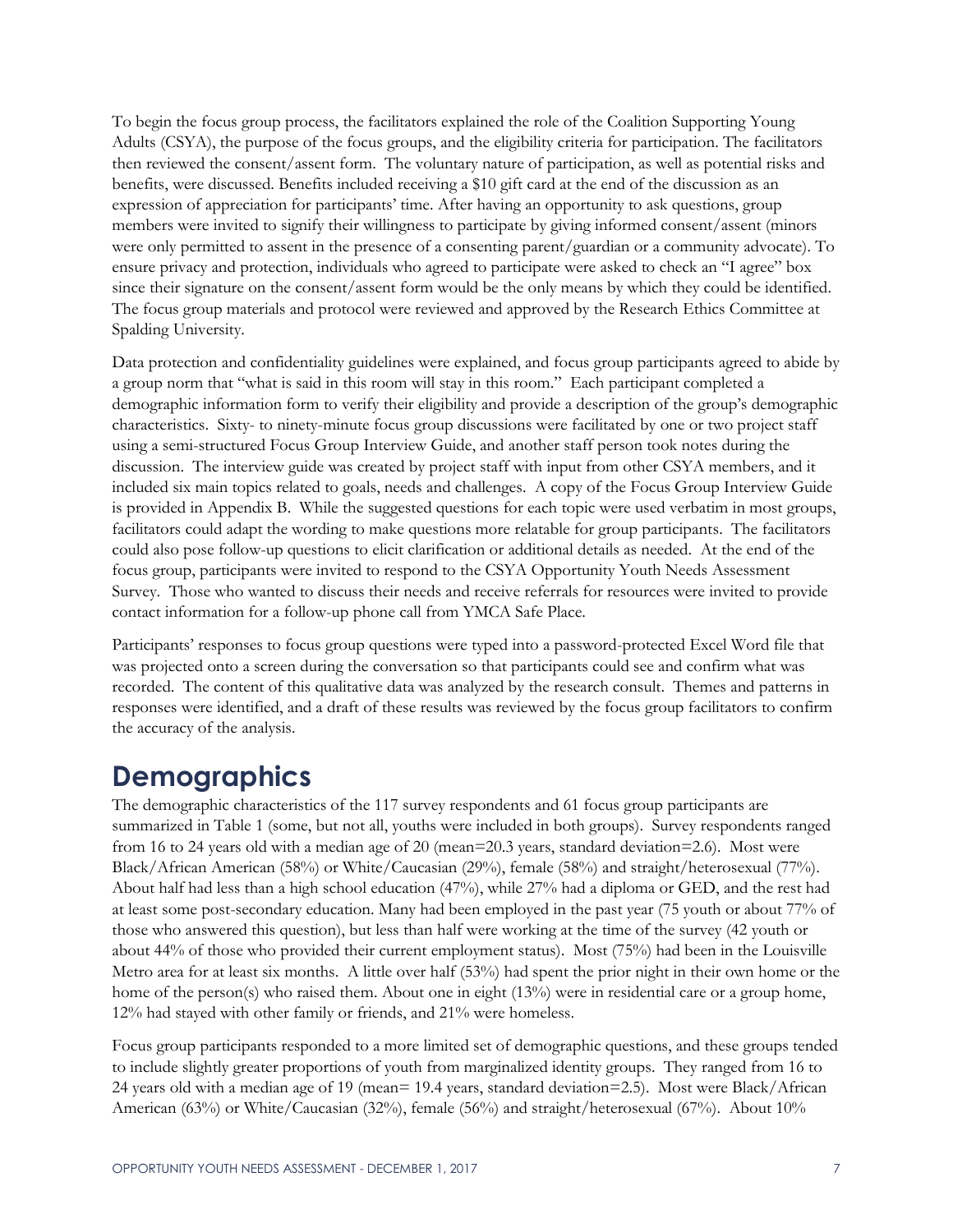were Hispanic/Latino/Latina. Half had less than a high school education, while 23% had a diploma or GED, and the rest had at least some post-secondary education.

Table 1.

*Characteristics of survey respondents (N=117) and focus group participants (N=61)*

|                                     | <b>Survey</b>   | <b>Focus Group</b> |
|-------------------------------------|-----------------|--------------------|
| Characteristic                      | Respondents     | Participants       |
|                                     | Count (Valid %) | Count (Valid %)    |
| Age:                                |                 |                    |
| 16                                  | 12(11.5)        | 11(18.0)           |
| 17                                  | 5(4.8)          | 6(9.8)             |
| 18                                  | 12(11.5)        | 6(9.8)             |
| 19                                  | 14(13.5)        | 10(16.4)           |
| $20\,$                              | 12(11.5)        | 8(13.1)            |
| 21                                  | 11(10.6)        | 5(8.2)             |
| 22                                  | 8(7.7)          | 4(6.6)             |
| 23                                  | 20(19.2)        | 8(13.1)            |
| 24                                  | 10(9.6)         | 3(4.9)             |
| Missing                             | 13              | $\boldsymbol{0}$   |
| Race:                               |                 |                    |
| Black/African American              | 58 (58.0)       | 38 (63.3)          |
| White/Caucasian                     | 29 (29.0)       | 19 (31.7)          |
| Biracial or multiracial             | 7(7.0)          | 0(0.0)             |
| American Indian or Alaska Native    | 1(1.0)          | 1(1.7)             |
| Native Hawaiian or Pacific Islander | 1(1.0)          | 1(1.7)             |
| Other                               | 4(4.0)          | 4(6.7)             |
| Missing                             | 17              | $\mathbf{1}$       |
| Hispanic or Latino/a                |                 |                    |
| Yes                                 | 5(5.1)          | 6(9.8)             |
| No                                  | 94 (94.9)       | 55 (90.2)          |
| Missing                             | 18              | $\overline{0}$     |
| Gender identity:                    |                 |                    |
| Female                              | 60(58.3)        | 34 (55.7)          |
| Male                                | 42(40.8)        | 27 (44.3)          |
| Transgender                         | 1(1.0)          | 0(0.0)             |
| Missing                             | 14              | $\theta$           |
| Sexual orientation:                 |                 |                    |
| Straight/heterosexual               | 77(77.0)        | 39 (67.2)          |
| Bisexual                            | 15(15.0)        | 11(19.0)           |
| Gay                                 | 3(3.0)          | 3(5.2)             |
| Lesbian                             | 1(1.0)          | 1(1.7)             |
| Queer                               | 1(1.0)          | 0(0.0)             |
| Other                               | 3(3.0)          | 4(6.9)             |
| Missing                             | 17              | $\mathfrak{Z}$     |
| Highest education level:            |                 |                    |
| Less than 8th grade                 | 1(1.0)          | 1(1.7)             |
| 8 <sup>th</sup> grade               | 1(1.0)          | 0(0.0)             |
| 9 <sup>th</sup> grade               | 2(2.0)          | 0(0.0)             |
| $10th$ grade                        | 22(21.8)        | 17(28.3)           |
| 11 <sup>th</sup> grade              | 21(20.8)        | 12(20.0)           |
| High school or GED                  | 27(26.7)        | 14(23.3)           |
| Trade school                        | 1(1.0)          | 0(0.0)             |
|                                     |                 |                    |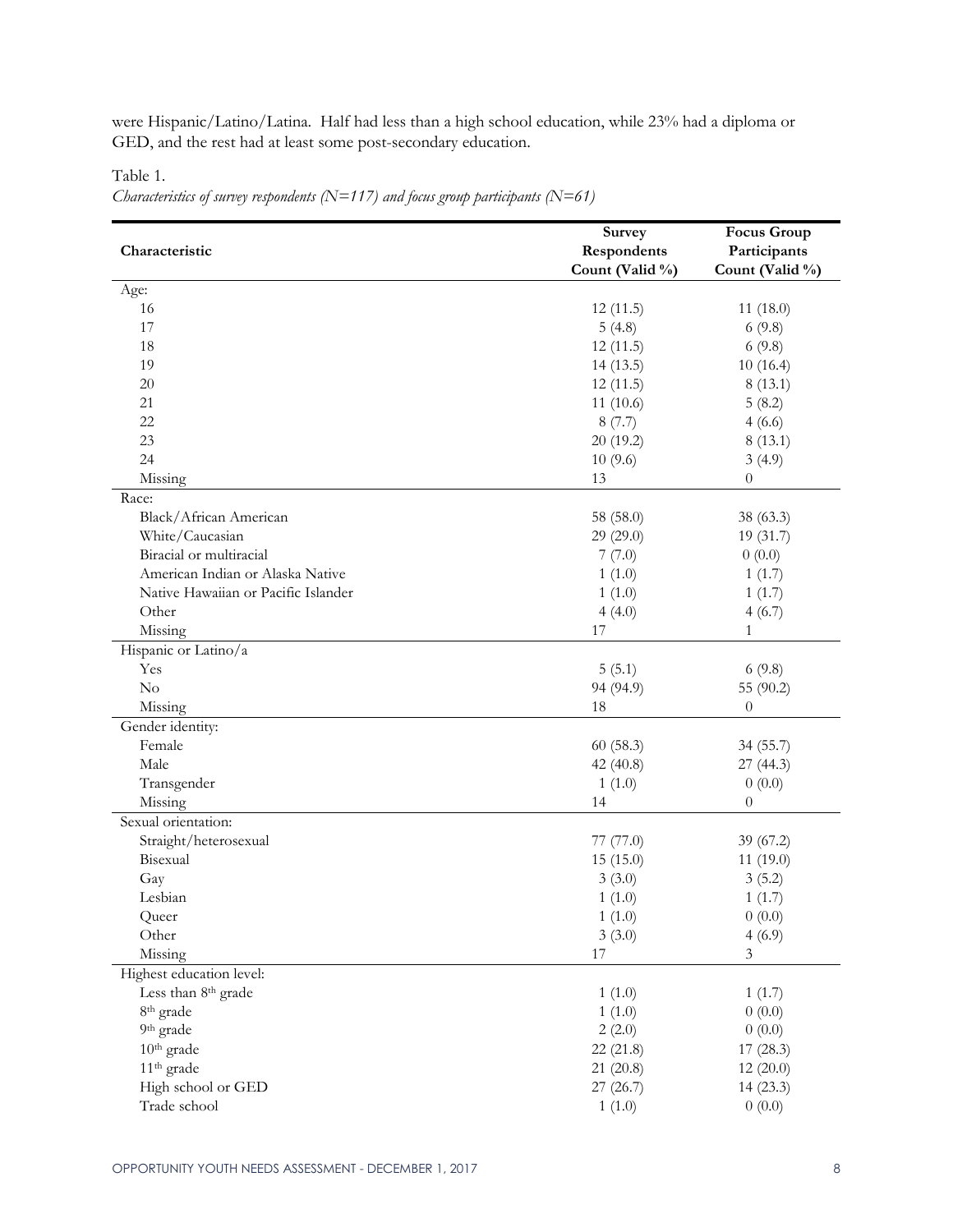| Some college                                   | 22(21.8)  | 13(21.7) |
|------------------------------------------------|-----------|----------|
| Associate's degree                             | 1(1.0)    | 0(0.0)   |
| Bachelor's degree                              | 3(3.0)    | 3(5.0)   |
| Missing                                        | 16        | 1        |
| Current employment status:                     |           |          |
| Full-time (35+ hours/week)                     | 16(16.8)  |          |
| Part-time                                      | 20(21.1)  |          |
| Day labor/temp/seasonal                        | 6(6.3)    |          |
| Not employed/not looking for work              | 42 (44.2) |          |
| Not employed/volunteering                      | 4(4.2)    |          |
| Not employed/not looking                       | 4(4.2)    |          |
| Other                                          | 3(3.2)    |          |
| Missing                                        | 22        |          |
| Employment status, past year:                  |           |          |
| Employed in last 6 months $(n=101)$            | 66 (65.3) |          |
| Employed in last 12 months (n=98)              | 75 (76.5) |          |
| Lived outside Louisville Metro, past 6 months: |           |          |
| Yes                                            | 23(24.2)  |          |
| No                                             | 71 (74.7) |          |
| Missing                                        | 22        |          |
| Where spent previous night:                    |           |          |
| Own home with or without a roommate            | 32(34.0)  |          |
| Home of parents or people who raised me        | 18(19.1)  |          |
| Residential/group home                         | 12(12.8)  |          |
| With other family or friends                   | 11(11.7)  |          |
| Shelter                                        | 11(11.7)  |          |
| On the streets                                 | 6(6.4)    |          |
| Car or abandoned house                         | 3(3.2)    |          |
| Other                                          | 1(1.1)    |          |
| Missing                                        | 23        |          |

Note: The total count for focus group participants' race exceeds 61 because some chose more than one race.

To qualify for the study, all survey respondents and focus group participants had experienced at least one of six "disconnected" conditions: unemployment while not in school, homelessness, foster care, juvenile justice system involvement, truancy (six or more unexcused absences or tardies in one school year in high school) and/or school suspensions (two or more in one school year in high school). Table 2 summarizes their selfreported "disconnected" conditions.

On average survey respondents were experiencing one of these conditions at the time of the survey (mean=1.1, standard deviation=0.9, median=1). Counts ranged from one to four, and about three in ten respondents said none of these conditions currently applied to them. Disconnection from work and school, and homelessness, were the most commonly reported current conditions (by about one third and one quarter of respondents respectively). During the two prior years, nearly six in ten respondents reported disconnection from work and school or homelessness. Homelessness, and disconnection from work and school, were the most commonly reported current conditions for focus group participants (28% and 23% of them respectively). During the two prior years, about four in ten focus group participants reported involvement in the foster care system.

It should be noted that the above statistics may underestimate the actual prevalence of "disconnected" conditions in the population of survey respondents. First, youth who reported a current condition occasionally did not report that same condition for the two-year period. Also, since the youth knew that one condition would qualify them for the study, they may have neglected to endorse other conditions that were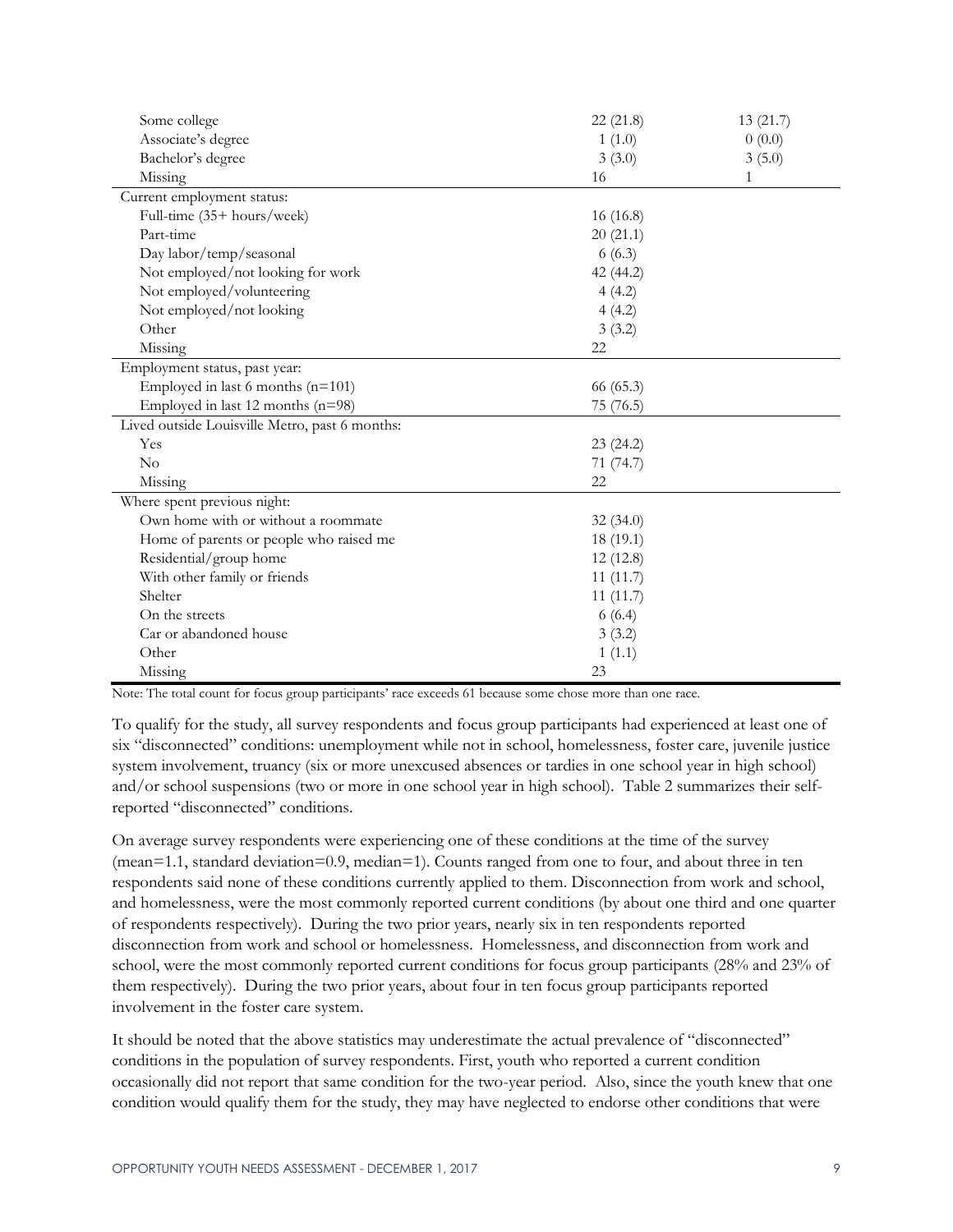also true for them. This assessment is corroborated by the pattern of responses to the final survey question, which asked respondents, "Which of the following are true about you? (Choose any that apply.)" For example, when given a more detailed description of foster care at the end of the survey, 46 youth acknowledged this experience (45% of the 103 who answered the last question), as compared to only 26 youth who reported a current or prior foster care experience at the beginning of the survey (22% of all survey respondents). The proportion reporting an arrest record in the final question exceeded the proportion reporting juvenile justice system involvement (though these questions may not be directly comparable since arrests may have occurred after age 17). The proportion reporting current homelessness on the last question (27 or 26% of 103 who answered) was roughly congruent with proportion reporting it as a current condition at the beginning of the survey (30 or 26% of all respondents).

Table 2.

| Conditions                                 | <b>Survey Respondents</b><br>Count (Valid %) | <b>Focus Group</b><br>Participants<br>Count (Valid %) |
|--------------------------------------------|----------------------------------------------|-------------------------------------------------------|
| Count of current conditions:               |                                              |                                                       |
| None                                       | 35(29.9)                                     |                                                       |
| One                                        | 52 $(44.4)$                                  |                                                       |
| Two                                        | 22 (18.8)                                    |                                                       |
| Three                                      | 5(4.3)                                       |                                                       |
| Four                                       | 3(2.6)                                       |                                                       |
| Current conditions:                        |                                              |                                                       |
| Simultaneous unemployment/not in school    | 38 (32.5)                                    | 14(23.0)                                              |
| No current risks                           | 35 (29.9)                                    | 0(0.0)                                                |
| Homelessness                               | 30(25.6)                                     | 17(27.9)                                              |
| Juvenile justice system involvement        | 17(14.5)                                     | 12(19.7)                                              |
| Foster care                                | 14(12.0)                                     | 11(18.0)                                              |
| Truancy                                    | 13(11.1)                                     | 8(13.1)                                               |
| School suspensions                         | 11(9.4)                                      | 9(14.8)                                               |
| Conditions experienced in prior two years: |                                              |                                                       |
| Simultaneous unemployment/not in school    | 65(55.6)                                     | 14(23.0)                                              |
| Homelessness                               | 63(53.8)                                     | 11(18.0)                                              |
| Truancy                                    | 29(24.8)                                     | 12(19.7)                                              |
| School suspensions                         | 24(20.5)                                     | 9(14.8)                                               |
| Foster care                                | 21 (17.9)                                    | 26(42.6)                                              |
| Juvenile justice system involvement        | 21 (17.9)                                    | 9(14.8)                                               |

*"Disconnected" conditions reported by survey respondents (N=117) and focus group participants (N=61)*

# **Survey Results**

Survey respondents were presented with a list of potential experiences, and asked to check any that applied. Responses to this question are summarized in Table 3. It is noteworthy that a large proportion of respondents (i.e., greater than four in ten) reported school instability, foster/kinship/residential care, and being arrested. However, an almost equally large group reported using mainstream banking products, which is a positive finding. Over one third received public benefits and/or were parenting a child. Over one quarter had been a victim of crime, had been diagnosed with mental illness, or were experiencing homeless. Over 90% of youth who answered this question (or 90 out of 103) reported at least one of the following: low income, current homelessness, foster care, school instability, mental health diagnosis, disability, crime victimization, and/or arrest.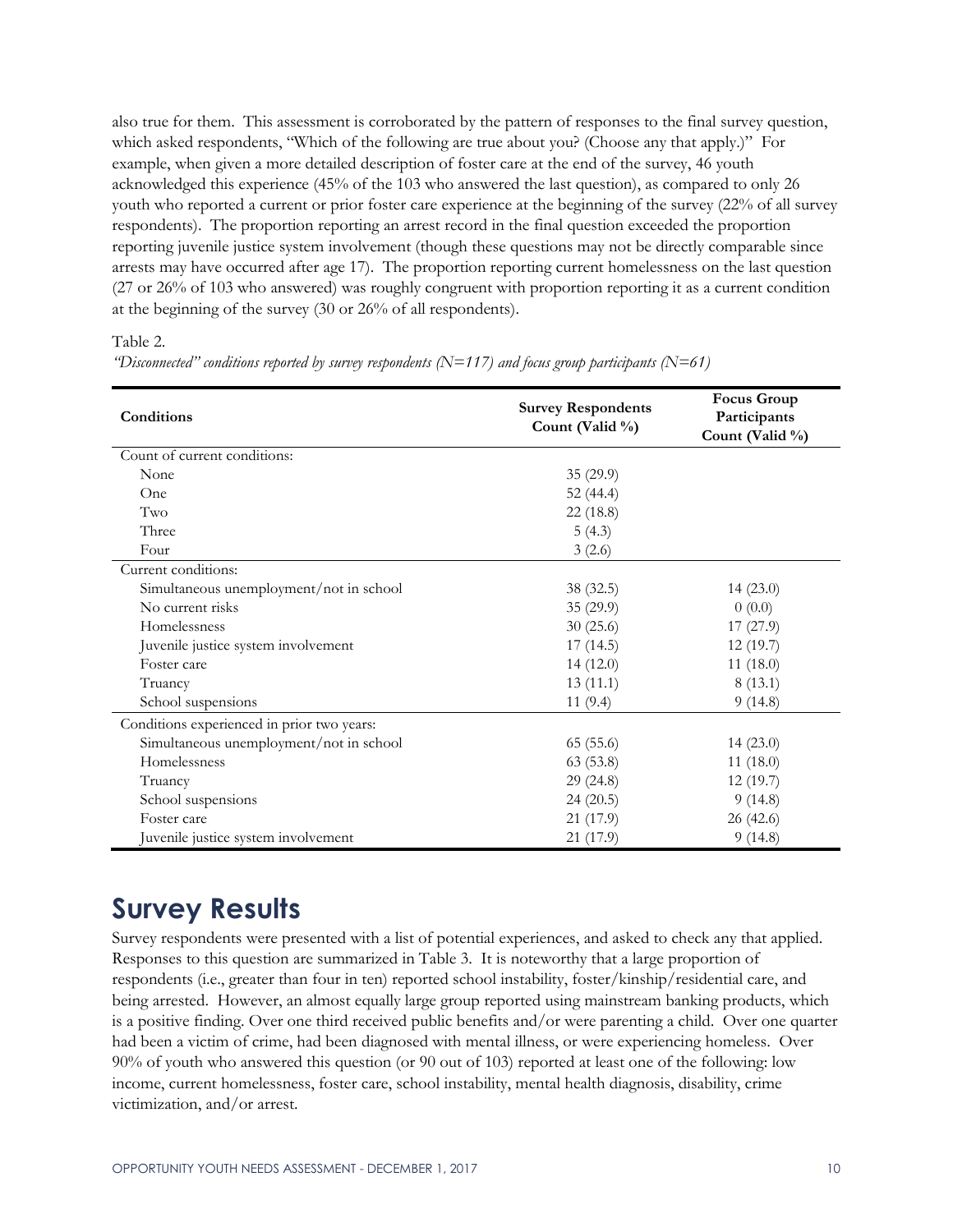Table 3. *Experiences and circumstances reported by survey respondents (N=103)*

| Experiences/circumstances                                                       | Count (Valid %) |
|---------------------------------------------------------------------------------|-----------------|
| I have attended more than one high school.                                      | 58 (56.3)       |
| I have been in foster care or kinship care, or lived in a residential facility. | 46 (44.7)       |
| I have been arrested.                                                           | 45 (43.7)       |
| I have a checking and/or savings account in my name.                            | 40(38.8)        |
| I have low income and/or receive benefits like welfare, food stamps, etc.       | 38 (36.9)       |
| I have a child.                                                                 | 35(34.0)        |
| I have been a crime victim.                                                     | 29(28.2)        |
| I have been diagnosed with a mental illness.                                    | 29(28.2)        |
| I am homeless.                                                                  | 27(26.2)        |
| I have a disability.                                                            | 21(20.4)        |
| I live with my parents.                                                         | 18 (17.5)       |
| English is not my first language.                                               | 7(6.8)          |
| Missing                                                                         | 14              |

The youth were also asked about their experiences in school, and these responses are summarized in Table 4. Over two thirds (67%) said they had school friends. Nearly half (48-49%) said they liked learning, could use what they learned, and believed that school achievement was important. However, only 43% said their teachers respected them. About a third acknowledged getting in trouble at school (34%), and 14% felt unsafe at school.

Table 4. *Experiences in school (N=98)*

| <b>Experiences</b>                           | Count (Valid %) |
|----------------------------------------------|-----------------|
| I have/had friends in school.                | 66 (67.3)       |
| I like(d) learning.                          | 48 (49.0)       |
| I can/could use what I learn at school.      | 48 $(49.0)$     |
| Doing well in school is/was important to me. | 47 $(48.0)$     |
| Teachers respected me.                       | 42 (42.9)       |
| I get/got in trouble at school.              | 33(33.7)        |
| I feel/felt unsafe at school.                | 14(14.3)        |
| Missing                                      | 19              |

Finally, the youth were presented with a list of 20 resources and asked to rate each item in two ways. First, they rated their need for the resource on a scale from 1 to 4, where 1 is no need at all and 4 is a critical need. Second, they rated how difficult it is to access the resource on a scale from 1 to 4, where 1 is very hard and 4 is very easy. Those who had *current* "disconnected" conditions (i.e., simultaneously not employed and not in school, homeless, etc.) were instructed to think about their *current* needs and access to resources. Those who had experienced these conditions *in the past* were instructed to think about their needs and access to resources *during that time*. Given that about 70% of respondents reported at least one current condition, the results for this set of items largely reflect *current* needs and access to resources. Table 5 summarizes respondents' perceptions; items are ranked by average need. (Responses of "not applicable" were not included in counts or calculation of mean ratings.)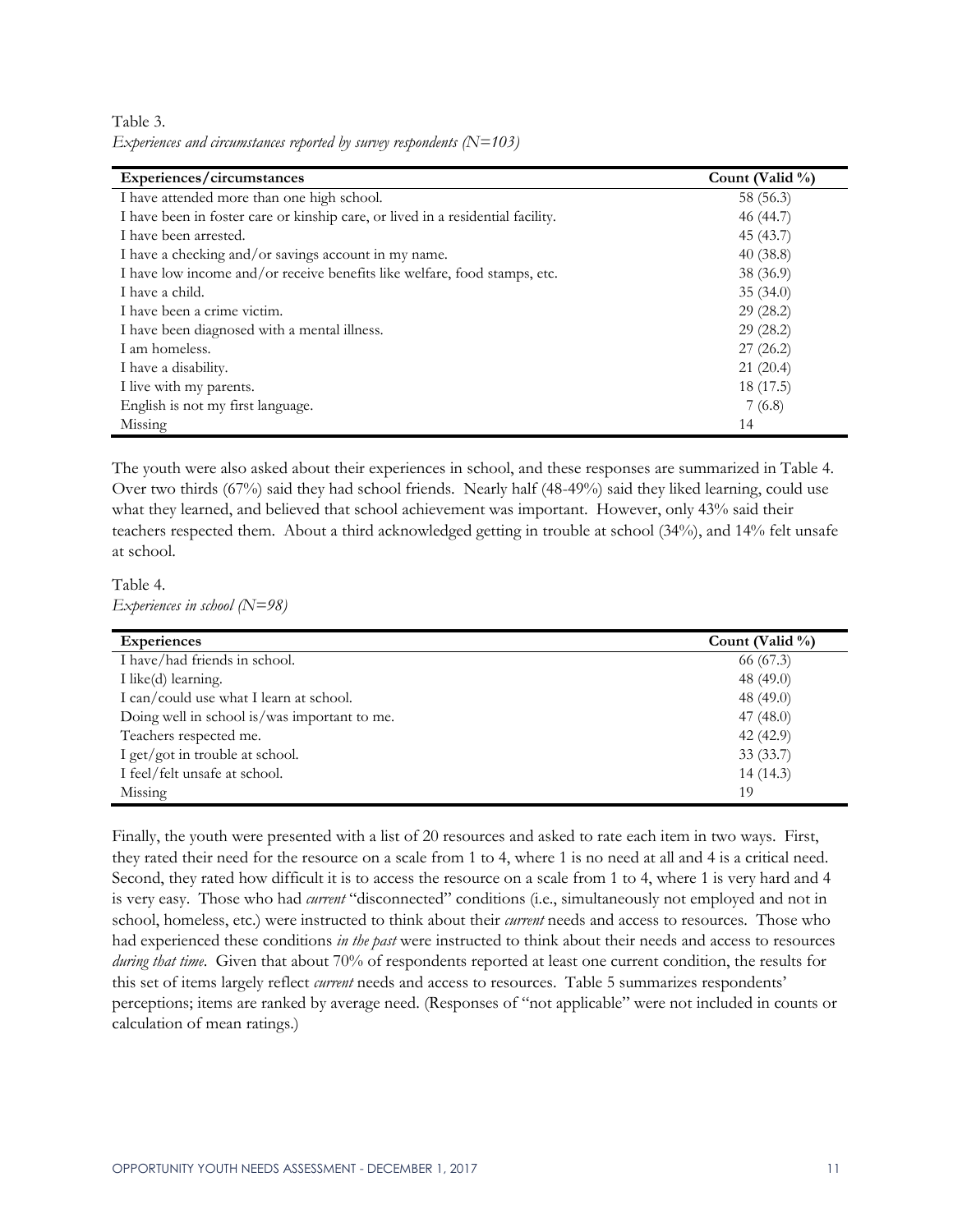Table 5 *Ratings of need for and access to resources*

|                                                   |             | <b>Need Rating</b> | <b>Access Rating</b> |            |  |
|---------------------------------------------------|-------------|--------------------|----------------------|------------|--|
| Help with                                         | # Responses | Mean (SD)          | # Responses          | Mean (SD)  |  |
| 1-Transportation needs like paying for public     | 97          | 3.02(1.22)         | 82                   | 2.09(1.11) |  |
| transportation, getting a driver's license, etc.  |             |                    |                      |            |  |
| 2-Finding and/or keeping stable, safe and         | 97          | 3.01(1.23)         | 75                   | 1.95(1.10) |  |
| affordable housing                                |             |                    |                      |            |  |
| 3-Planning for your future                        | 97          | 2.97(1.16)         | 82                   | 2.44(1.08) |  |
| 4-Financial needs like paying bills, budgeting or | 93          | 2.83(1.22)         | 73                   | 2.29(1.09) |  |
| getting a bank account                            |             |                    |                      |            |  |
| 5-Getting or keeping a job                        | 96          | 2.77(1.22)         | 88                   | 2.72(1.05) |  |
| 6-Getting into college or a training program      | 93          | 2.75(1.30)         | 69                   | 2.19(1.10) |  |
| 7-Getting enough healthy food                     | 95          | 2.65(1.24)         | 74                   | 2.31(1.10) |  |
| 8-Finding a mentor or caring adult                | 92          | 2.46(1.24)         | 70                   | 2.66(1.18) |  |
| 9-Getting things you need for work like clothes   | 93          | 2.42(1.23)         | 68                   | 2.57(1.04) |  |
| or tools                                          |             |                    |                      |            |  |
| 10-Graduating from high school/getting a GED      | 94          | 2.30(1.34)         | 67                   | 2.78(1.15) |  |
| 11-Mental health needs                            | 90          | 2.22(1.23)         | 61                   | 2.51(1.12) |  |
| 12-Staying safe                                   | 97          | 2.08(1.24)         | 73                   | 2.79(1.19) |  |
| 13-Learning difficulties                          | 88          | 2.01(1.22)         | 58                   | 2.90(1.05) |  |
| 14-Legal needs like a court case or your criminal | 84          | 1.90(1.25)         | 42                   | 2.74(1.17) |  |
| record                                            |             |                    |                      |            |  |
| 15-Sexual health needs or birth control           | 90          | 1.86(1.20)         | 51                   | 3.16(1.01) |  |
| 16-Childcare for your child(ren)                  | 81          | 1.83(1.26)         | 39                   | 2.62(1.29) |  |
| 17-Getting or keeping custody of your             | 74          | 1.65(1.15)         | 34                   | 2.79(1.23) |  |
| child(ren)                                        |             |                    |                      |            |  |
| 18-Drug or alcohol problems                       | 93          | 1.63(1.08)         | 49                   | 3.00(1.16) |  |
| 19-Illness or an injury                           | 90          | 1.62(1.08)         | 54                   | 3.13(1.12) |  |
| 20-Problems your children are having              | 74          | 1.53(1.02)         | 29                   | 3.07(1.16) |  |

Table 5 indicates that the top five *needs* were for help with transportation, housing, planning for the future, financial resources, and getting/keeping a job. (Also, relatively fewer respondents said that these needs did not apply to them.) The five most difficult resources for youth to *access* on their own (ranked by mean access ratings) were housing, transportation, college/training programs, financial resources, and food.

Independent samples t-tests were used to test for statistically significant differences in average ratings by race (white compared to racial/ethnic minority). White youth were significantly more likely to report a need for help with drug or alcohol problems (mean rating was 2.19 versus 1.39 for racial/ethnic minority youth; *t*(34.06)=-2.85, *p*<.01), help with mental health needs (mean of 2.96 versus 1.97; *t*(83)=-3.66, *p*<.001), and help with finding a mentor or caring adult (mean of 3.04 versus 2.22; *t*(58.77)=-3.10, *p*<.01). On average, white respondents' ratings for access to help with getting into a college or training program were significantly higher, meaning they had easier access (mean of 2.65 versus 2.02; *t*(64)=-2.086, *p*<.05).

To identify the highest *priority* areas, access ratings were first reverse coded (i.e., 4=1, 3=2, 2=3, 1=4), and then access means were recalculated. After reverse coding, *higher* ratings are interpreted as *less access.* This allows mean need and access ratings to be summed to identify the highest priority areas. Figure 1 presents stacked bars for each of the twenty numbered items in the table above. The tallest bars result from a combination of *greatest need* and *least access*, and suggest areas where the community should prioritize action.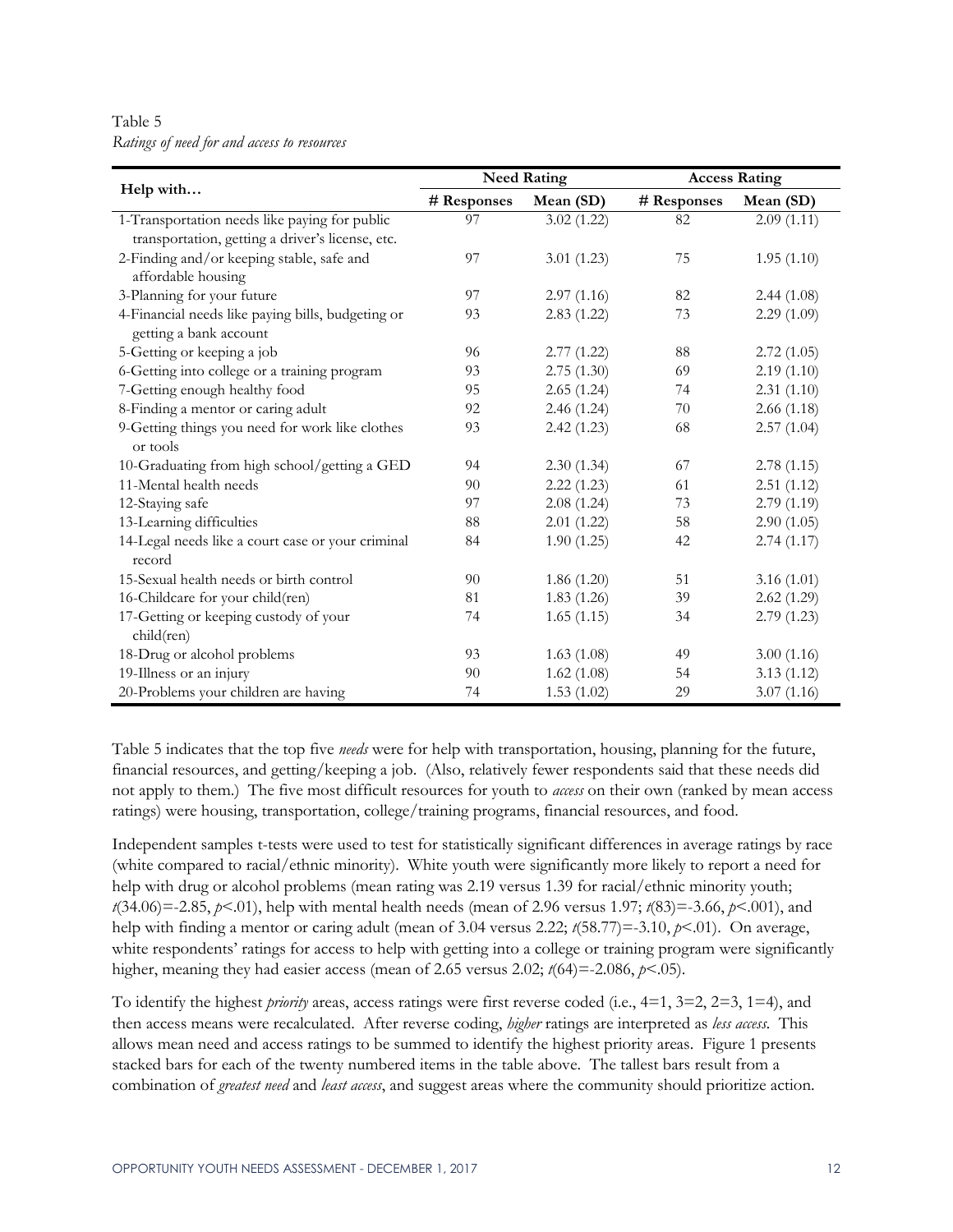The top five *priority* areas are housing, transportation, college/training programs, financial resources, and help with planning for the future.



Summed ratings of need for and access to resources.

*Figure 1.*

# **Focus Group Results**

Six sets of questions were used to elicit discussion of the following topics: (1) experiences during the transition from teens to young adulthood; (2) transition challenges; (3) desired connections to people, places or opportunities; (4) obstacles to making those connections; (5) perceptions of what it means to be independent and successful; and (6) resources needed from the community to achieve independence and success. At the end of the focus group, an open question was posed: What didn't we ask that you want us to know?

### **Experience of Transition to Young Adulthood**

**What has this period from your teens into young adulthood—ages 16 to 24—been like for you? Specifically, can you talk about your experiences at home, school and work?**

Seven of the nine groups responded to these questions. (The groups at Baxter Community Center and Bridges of Hope proceeded directly to the question about challenges.) Responses varied according to the location/type of group.

The groups comprised of minors involved in the foster care system described the challenges of growing up in unstable, often abusive situations. For example, one participant reported having to stay outdoors during the day, only going home to sleep, and being beaten while at home. Another said that adults did not always believe what was happening at home. Several mentioned transitioning from family to family, from one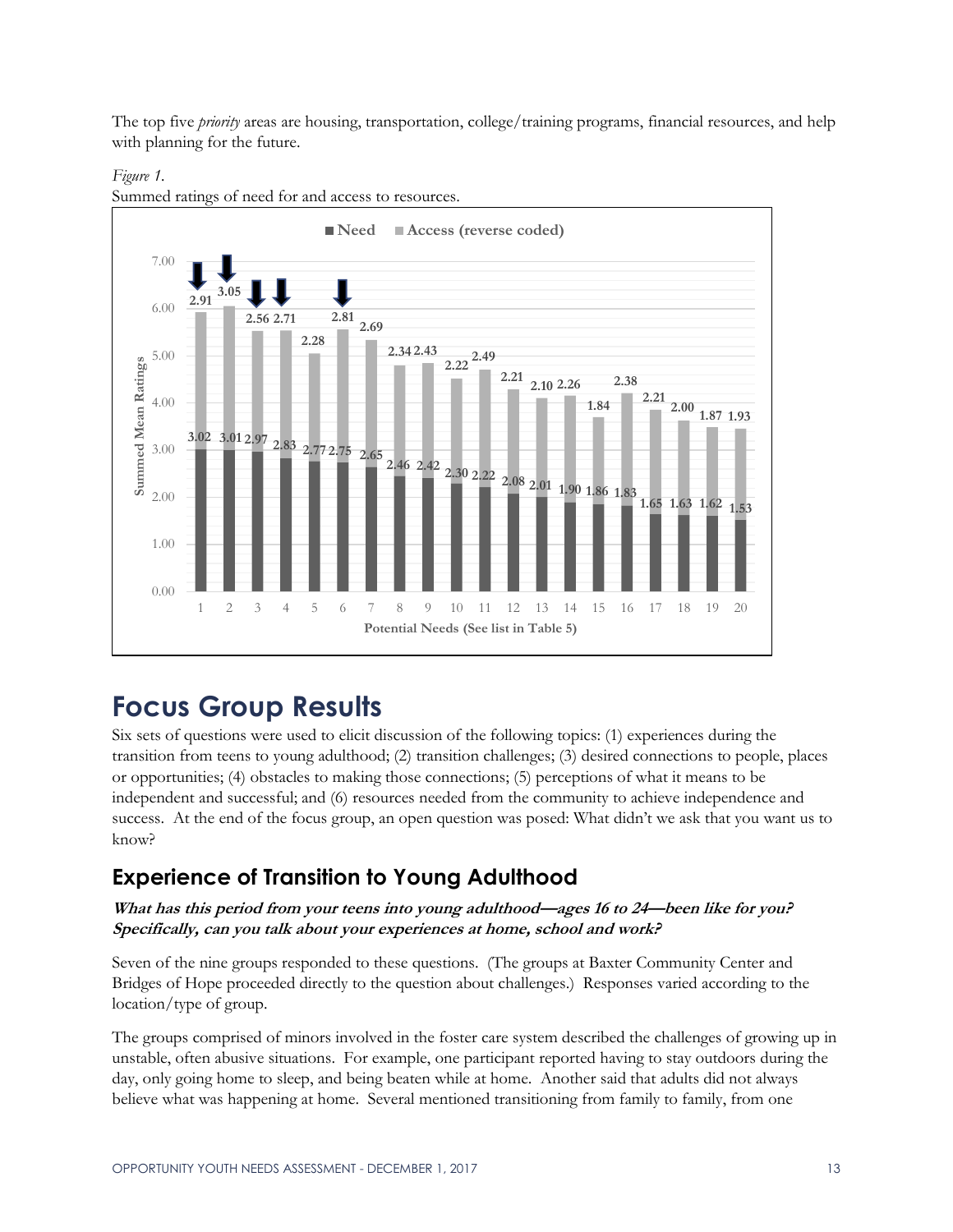geographic location to another, or from school to school. One person, who acknowledged having felt homicidal and suicidal, reported 50 different foster home placements. It is important to note, however, that some foster youth embraced change or said it did not bother them; one said that while "residential was cool for some, [it] sucks for others."

Among these foster care-involved youth, lack of control was a common theme. One described being "moved to places outside your control," and added that "when you get in trouble, they move you around." Similarly, a different youth said that lacking control and "getting into trouble for little reason" were problems. Another explained, "Bouncing around to different placements means you have to change jobs and schools." Loss of contact with one's support system and "people who can help me like family" were also mentioned.

Because of such experiences, these young persons struggled and sometimes acted out in response. One said it "affected me at school… everything I learned was useless." Another "used revenge to deal with the abuse," and a third was "angry all the time [and] took problems out on teachers." One made the point that when you are "trying to figure yourself out, [it] may look like you're being difficult to others."

In other focus groups, where participants were generally older, the youth and young adults spoke of being unable to focus in school, struggling to stay out of trouble at home and school, and being overwhelmed by the expectations of adulthood. They said things like "the real world starts at 15" and "playtime is over." One explained, "You think you know it all, but you don't. You want to be grown, but you aren't. You want to have it all together, but you're too young."

It was common for participants to mention resources they needed and had difficulty accessing during the transition to adulthood (e.g., food stamps). One individual said that although "aging out of foster care was an easy process," help with finding a job and housing had not been provided. Housing was also mentioned by several other participants, and elaborations included difficulties with homelessness, eviction, and long waits for subsidized housing. Barriers to work were also a theme. Participants named obstacles such as unavailability of retail, factory and other entry-level jobs; working in "so many places;" limits on how much one can work while receiving government benefits; having a criminal record; and using drugs/marijuana. One person noted that "mental illness is real." Managing bills and being financially independent were also challenges for some. One said, "Credit scores matter." Another noted, "If I would have learned about finances, that would have made things easier."

The presence or absence of supportive relationships was another theme. One spoke of having parental support, but others mentioned growing up in state custody and not having a support system. Some said that romantic relationships can be barriers, and that "getting sidetracked is easy… you have girls, parties, whatever that sidetracks you." Others described the challenges of parenting, co-parenting, and making sure children have what they need. One said, "Having a child makes you grow up [and I] feel a lot older than I am." Another said that "being 20 years old, homeless and pregnant is never where I thought I would be." Finally, one emphasized the importance of male role models.

Not all participants focused on obstacles in their transition to adulthood. Some spoke of going to college, studying at the library, working on goals, having confidence, and even "wanting two degrees." One group focused on the importance of initiative. They said things like "only I can make something happen and work hard for myself," "I feel like it's all on me to get something done," and "people can give you tools but it's up to you." One who felt "hopeful" warned that "fears and self-loathing will hold you back."

At one site, an improvised follow-up question was posed by the facilitators: Who helped guide you through this time? Participants mentioned family members including a father, brother, aunts, uncles, grandparents, and "my kids." One person received guidance from other youth in the community, and another individual mentioned the Baxter Community Center (the site for this focus group). Asked to name resources that can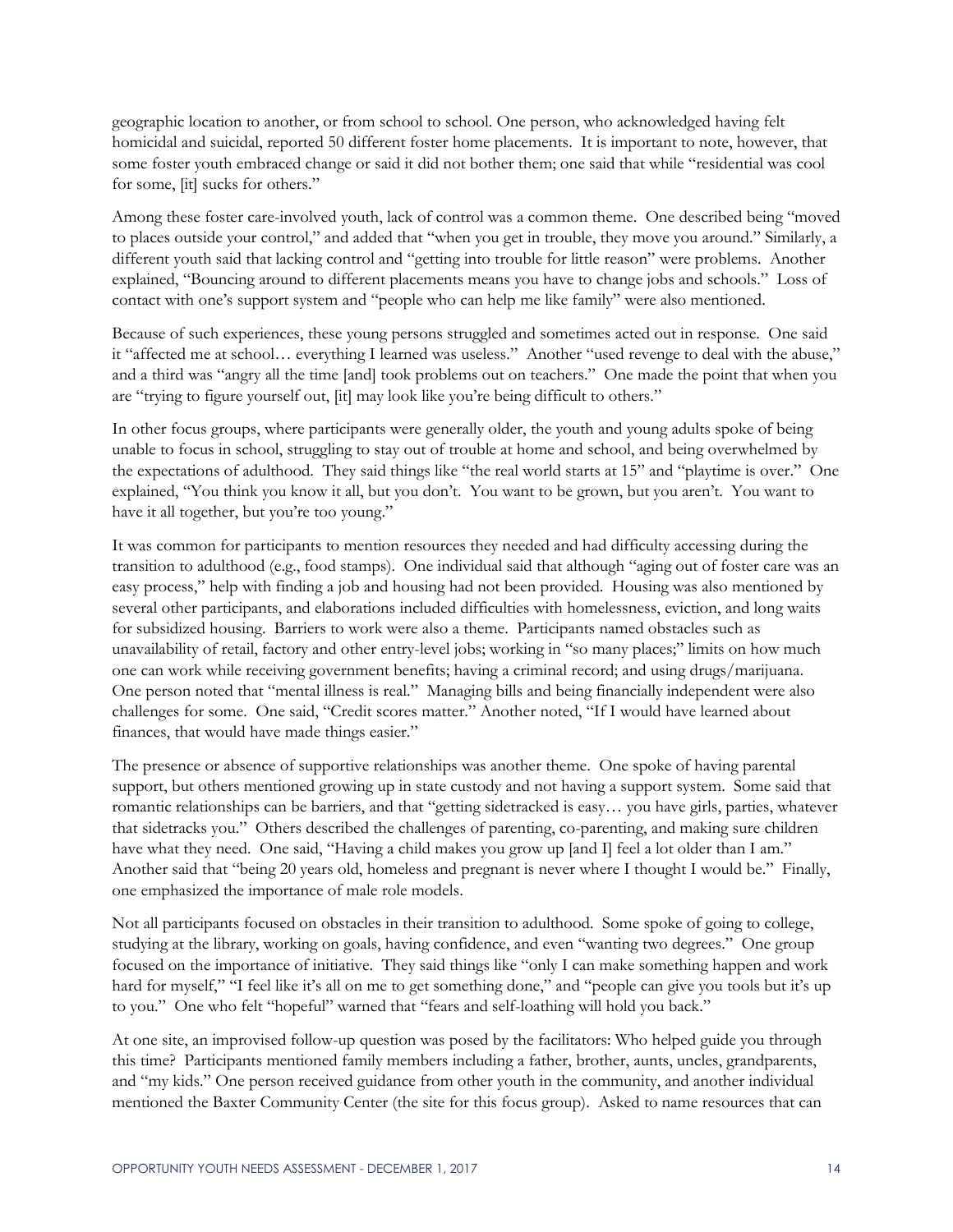help them, participants in this group listed job prep programs and mentoring, and one added, "I wish I would have actually used the resources that were available."

### **Transition Challenges**

#### **What types of challenges have you experienced?**

Several groups had already discussed challenges in response to the previous question set. For six of the nine groups, the question about challenges was separately and specifically posed. The most prevalent theme in these discussions related to the presence or absence of support. For example, one participant said that "kids are more independent now—they raise themselves," and another described the challenge of "learning to be on your own… it's all on YOU."

Many described feeling let down by people in their lives who did not support them. This included "no support from family and friends, [and] haters." Participants said it was hard to deal with people who treated them badly, judged them, and failed to understand "the complete story." Some discussed challenges with negative influences and trusting others. For example, one said, "my stepfather got me into selling drugs" and that "losing contact with people" has been difficult. Another complained of "people on the streets, acquaintances, friends bumming from you." One concluded, "Throughout years of battles with multiple vices and not having the right support, being in the streets was the only option I felt I could turn to."

Some participants also believed that relationships with professionals were challenging. One said, "A lot of programs are a waste of time because once you jump through hoops you still don't meet criteria." Another stated that "aftercare has helped some [types of people], but others struggle with the criteria. After already being traumatized several times throughout life, it's demoralizing when you are turned down at certain programs." Finally, one asserted that in interacting with state workers, "opportunities were not there," and a couple others said that programs they needed "were not around."

On the other hand, some participants struggled with *having* important relationships and then *losing* them. One youth involved with the foster care system said a challenge was "growing close to people and having to leave… not wanting to discharge from certain places… [and] making excuses because you don't want to leave. Leaving some places feels like leaving family." Others mentioned being challenged by depression, sorrow, and loss. One said that "dealing with death and grief changes your outlook on life." Another whose grandfather died while the youth was in residential care in another state said, "I haven't been able to deal with it correctly." One referenced self-harm as a way of "taking issues out on yourself" and another said that "emotional support is super important just for reassurance… [you] will feel a lot more whole as a person."

An important—but less commonly mentioned—theme related to the criminal justice system. One participant said staying out of the justice system was challenging, and another described this system as "messed up." The latter individual explained that "people who are not guilty are in jail while guilty people are free… I hate the police." Another said, "They lock up people who are trying to take care of kids and work." One group member said it is "easy to get guns," and another who acknowledged being involved in gang activity described having "witnessed a lot of violence… a friend died in my arms."

Several participants referred to education-related challenges including lacking help with making decisions about education, needing vocational training, and being in an education system that is "trying to teach people things they can't understand without help… they need to understand different learning styles." A couple of participants named themselves as challenges (i.e., "my own behaviors and choices" and "saying things that I wish I hadn't said"). Finally, anomalous challenges mentioned by only one individual each included transportation and credit/financial training.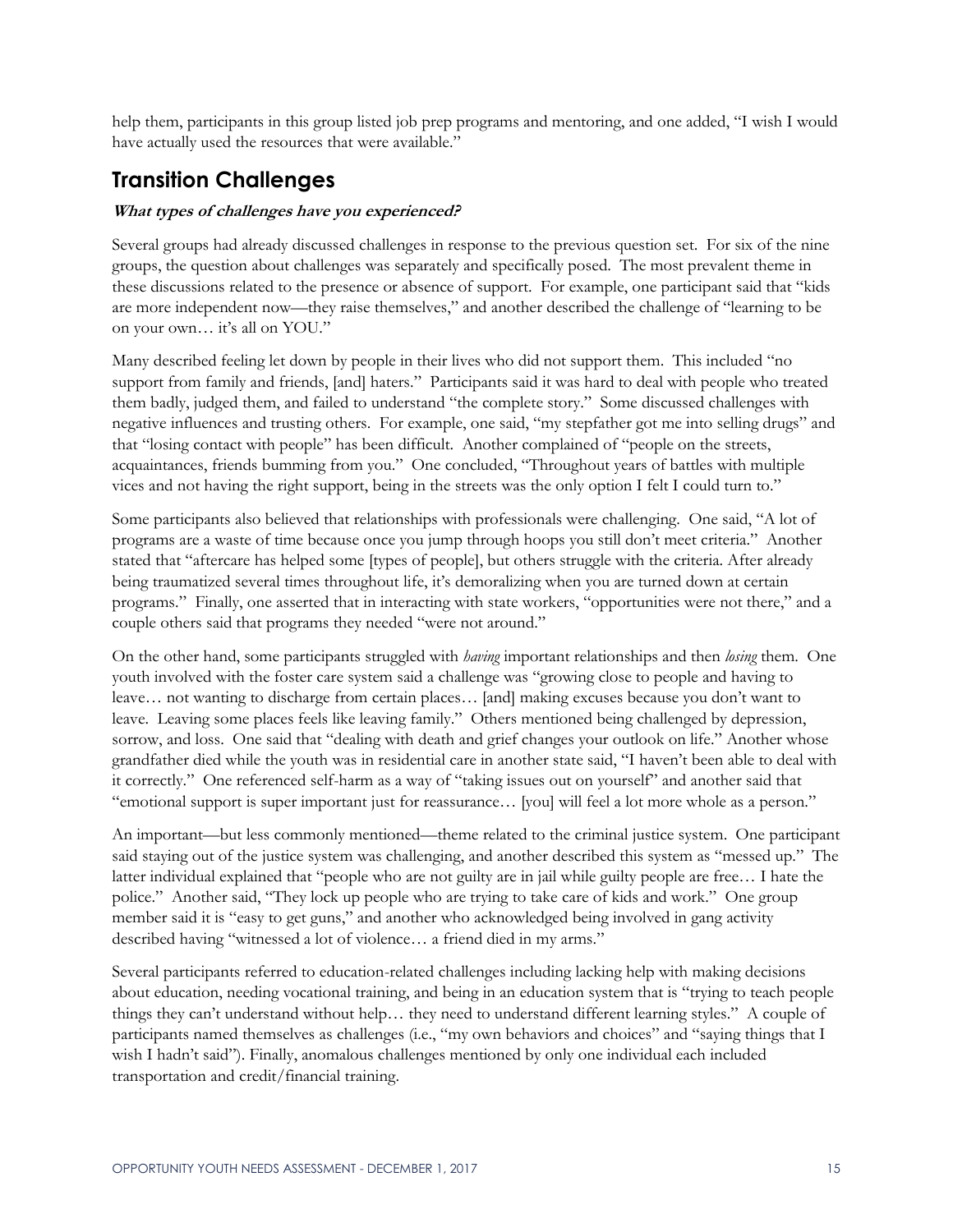### **Desired Connections**

#### **What kinds of people, places or opportunities would you like to be more connected to? How do you think those people, places or opportunities could help you?**

Youth spoke of wanting a better support system and "someone who is in my corner for the long term." A couple related these connections to their "mind frame" and "mental stability." One participant said that "relationships are important because the people we are around determine how people look at me."

Several mentioned their families, and one foster youth explained that "every person needs a family. I feel like foster care is forced and [it] feels like nobody's there. [Family] fills the void of loneliness." Another elaborated that "having family is important" because domestic violence had led to placement in the foster care system. A third foster youth wished for forgiveness from family, saying that "everyone deserves a second chance."

Other youth described connections with professionals. Several mentioned mentors or "life coaches" in general terms, and one specifically wanted a connection with a supporter from Project Life or True Up. A participant involved in the foster care system named a youth pastor who "saw I could be a better person," but said it has been difficult to stay connected with this individual. Another in the same group wished for people "in a leadership position… who are willing to say 'How are things for you? I know it's rough for you.'" This person emphasized the "need to have people who are stable." Similarly, a participant at Bridges of Hope said it would be helpful to be "matched with an advocate like a big brother/little brother," but elaborated that "if the 'big' is a young adult from foster care, they will need to learn or to get help with being a good, safe role model."

Many mentioned needing a "network" of support and referenced reciprocal relationships with peers. One spoke of mentoring others and having a mentor. Another wanted a "peer network of young parents for support and mentoring." A third participant wanted a connection with someone who is "loyal, positive, [and] has experienced the struggle themselves and made it out." Poignantly, two participants responded to the question about who they wanted connection by with using the words "myself" and "nobody."

Regarding places and opportunities for connection/help, one participant summed it up this way: "I wish I had the opportunity to be serious in school. High school doesn't teach you about real life and get you ready for the real world. If I had gone to college tours [and] had mentors, that would have helped. A mentor I had in middle school was not helpful. I'm trying to find housing now. I need help to figure out how to manage money."

Participants especially wanted more and better connections with employment and employment-related supports. Three mentioned jobs with higher wages, no background checks, and no bias. Six mentioned supports including career planning/coaching, interview skills training, liaisons to help with getting and keeping a job, employers that partner with foster care residents, more options like Youth Build (and "more spots" in the Youth Build program), and supportive managers/supervisors who help employees.

Three said they needed better connections to financial aid and means-tested benefits. One who recently aged out of foster care was frustrated due to believing (or being told) that "you have to be 21 to get food stamps." Another participant said that "navigating systems like EBT<sup>1</sup> is difficult due to being on past cases." Three asked for navigators to assist with finding an apartment, college, resources, etc., and one said programs that help with getting a GED are needed.

 $\overline{a}$ 

<sup>1</sup> EBT stands for Electronic Benefits Transfer. It is an electronic system that allows a recipient to authorize transfer of their government benefits from a federal account to a retailer account to pay for products received.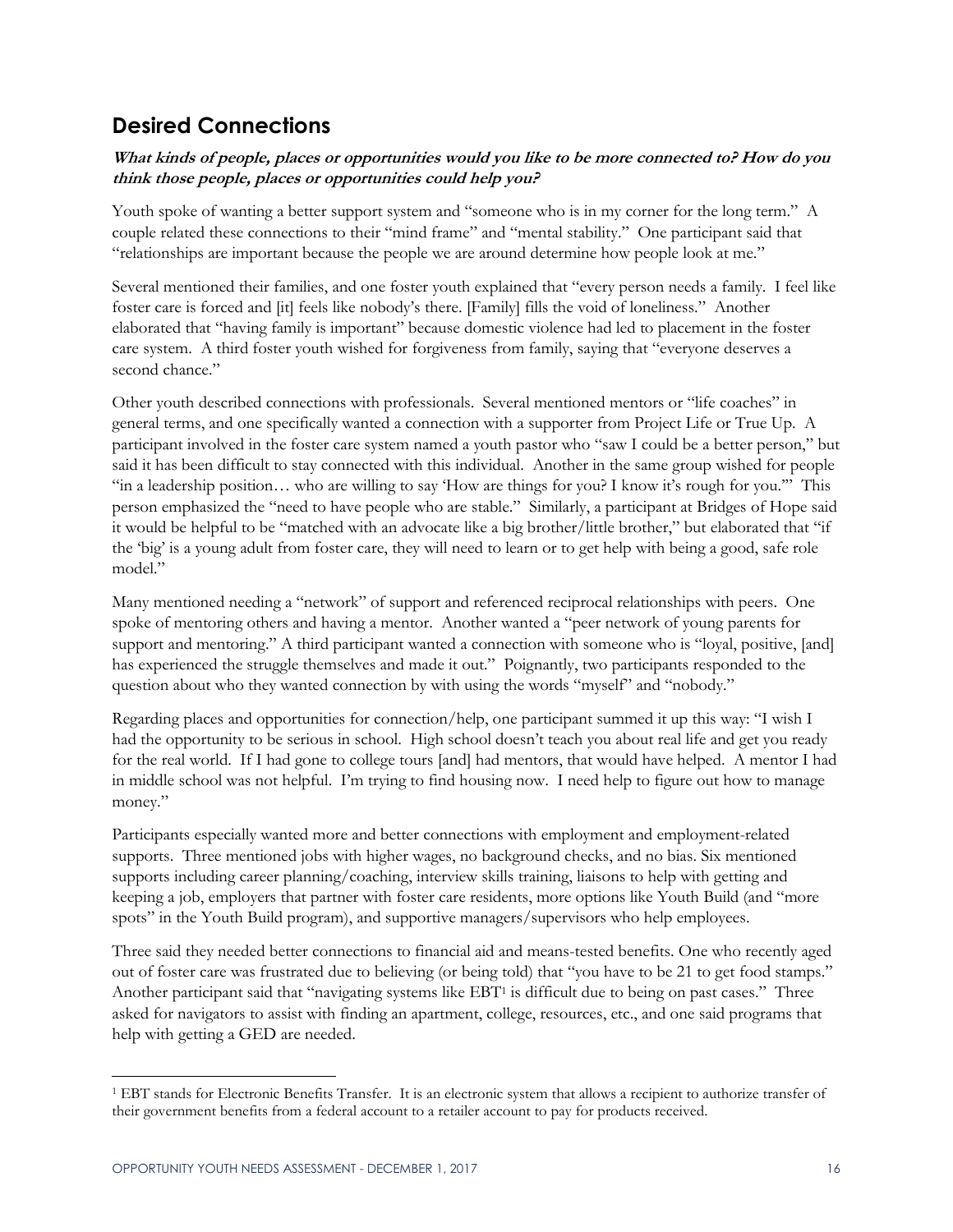Housing was an issue for some. Two said homeless shelters (especially those suited for young people) are needed. One wanted to be connected to housing "with a better understanding of young mothers" (regarding guidelines). Anomalous needs mentioned by one person each were health and mental health care (free care needed), better and more accessible court-ordered rehab, agencies that provide clothes and school supplies, and pregnancy resources.

Finally, several youths discussed the importance of positive experiences with human service agencies. One recommended staying in foster care ("it's beneficial"). Another talked about volunteering at an agency that helped during his/her freshman year, but noted that staff "change out pretty often so I have to get to know them again." Some asked for improvements. One said, "If certain facilities didn't spend so much time trying to see the wrong… with us and attempt[ed] to engage us more, it could [make] a difference." Another named a program that needs to offer evening and weekend hours to better assist youth who have jobs. Finally, one youth said an agency in the Shawnee community "needs better programs and organizations (e.g., recreation centers) …instead of chicken spots and liquor stores. It's very frustrating because it feels like they don't care."

## **Obstacles**

#### **What keeps you from being connected to the people, places and opportunities you just talked about? What would help to improve the connection?**

Only four groups responded specifically to this question (others had touched on obstacles in response to the previous question set). One group focused on lacking knowledge about resources and not being told about options. One participant elaborated: "I didn't get to go to meetings about transitions, [and] I was told about resources outside of Louisville." Another said that the "pre-independent program needs to teach about taxes, health insurance, parenting, and preparation for the next steps."

A group of foster youth described disconnection from family. One said his/her mom "is unavailable to talk to." Another said that "younger siblings keep me from going forward. My parents didn't see what they were doing, [and] that is keeping me from going back home." A third person is not allowed to contact certain people because "my behavior keeps me from contacting [them]."

At one agency, several participants described transportation barriers. One explained that "you have to look for a job close by, but that doesn't always happen." The other said that while public transportation is helpful, identification is required, the bus is sometimes late or dangerous (e.g., intoxicated passengers), and transferring can take a long time. This person noted that "it's a two-hour trip from my house to school on the TARC bus." Another person said, "Life is hard… coming and going." One participant is isolated due to not having a job and having to babysit at home instead. Finally, one participant said, "Not having a stable place [causes] you to worry about being independent. [I am] always worrying about what it takes to get housing or a job."

In another agency setting, participants described "side tracks," like friends, the community, and Louisville itself ("there aren't many options here"). One person said that in Louisville, "those schools don't prepare you. The system makes you more dependent on it. It doesn't really help you. The system messes with your mind."

In one group, this question was posed slightly differently by the facilitators: What are the barriers to becoming independent and successful? Several participants described education-related barriers including the school system itself ("a never-ending cycle"), higher education ("it's set up to pay a certain amount of money and prevent re-enrollment… I need choices"), and insufficient focus on trades, life skills and "adult skills." One person added, "You need experience to get a job, but you can't work if you're in school."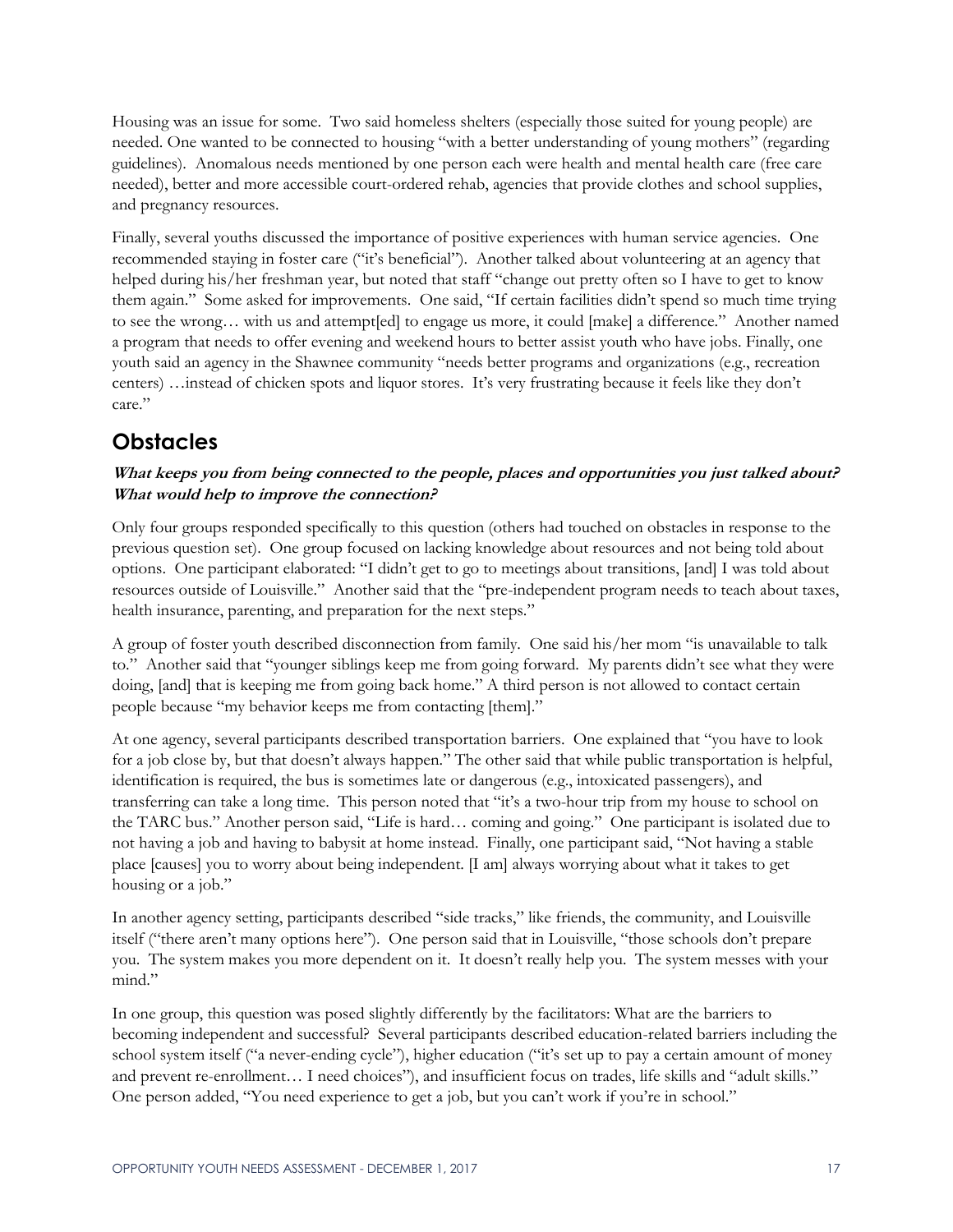Some participants believed society is the source of barriers ("the way they look at 16- to 24-year olds," stereotypes and being "judged by tattoos," and "people abusing the system and taking advantage"). A couple people described insufficient resources and/or an inability to access, locate or navigate them. Finally, one person said that family is sometimes a barrier, and another said the only barrier is "myself." Asked what has helped them to be successful, members of this group named Baxter Community Center (the site for this focus group), siblings, peers ("if we're not at home, we are around people we hang with"), and "having a better relationship with Christ." One person added, "I wish I had a father."

### **Independence and Success**

#### **People in the age 16 to 24 age group usually say they want to be independent and successful, but the path to get there may be different for each individual. Typically, work and/or school are a part of the path. What does "independent and successful" mean for YOU? What is your ideal path?**

The most commonly mentioned path to independence and success involved self-sufficiency (mentioned 20 times and at least once in seven out of the nine groups). This cluster of responses included two sub-themes. There were 11 mentions of things related to financial stability including being rich, having a steady income (including a salary "in [the] mid-range to millions"), having money, paying bills, and "not living check to check." There were ten mentions of being self-supporting, which included things like "not depending on nobody," "being able to do on your own and no handouts," "taking care of yourself," "being independent in the 'grown-up sort of way' and not depending on income from anyone else," "handing everything on your own," "making your own decisions," and "doing anything and everything for yourself."

Employment was also an important theme (mentioned 17 times and at least once in seven out of nine groups). This included naming specific jobs (psychiatrist, nurse, lawyer, aerospace engineer), employers (Ford), and forms of self-employment (own a business, start an organization, move to California and open a dispensary). Others simply mentioned having a job or described qualities of that job (stable job, a career not just a job, working hard).

Another theme related to possessing things that meet one's basic needs (mentioned 16 times and at least once in seven out of nine groups). Having a house and car were commonly referenced aspects of success and independence. Some referred to housing as "a place to live," "a place to stay," "my own place," or "a place to lay my head." One person mentioned wanting to "live in the suburbs" and another wanted to "own a place." Also included in this category were having enough food and clean water, not having to "struggle against the street," having things "on your own," "just having your own everything," and "living a comfortable lifestyle."

There were 13 mentions (across five groups) of interpersonal connections (one person described it as "unity… coming together"). Several participants discussed the importance of healthy relationships, good connections with people, and needing others ("you can't do it all on your own"). There were also several mentions of helping family (including "building mom a house" and "giving mom a place for peace of mind and getting married with a white fence"). One person spoke of "networking in your field" and another talked about "finding ways to talk with people about how you can have a positive influence… to have a different perspective on what you want to do for a career." Giving back to the community was named as a form of success by a few participants, and some of them mentioned specific activities such as big brother/big sister mentorship, engagement with youth, meeting young people where they are, and shedding light on oppressive people and systems ("I want to see Louisville be great!").

Education was important to many. Ten individuals (and four groups) said that this was an important element of independence and success. Four participants mentioned getting a GED, and eight spoke of going to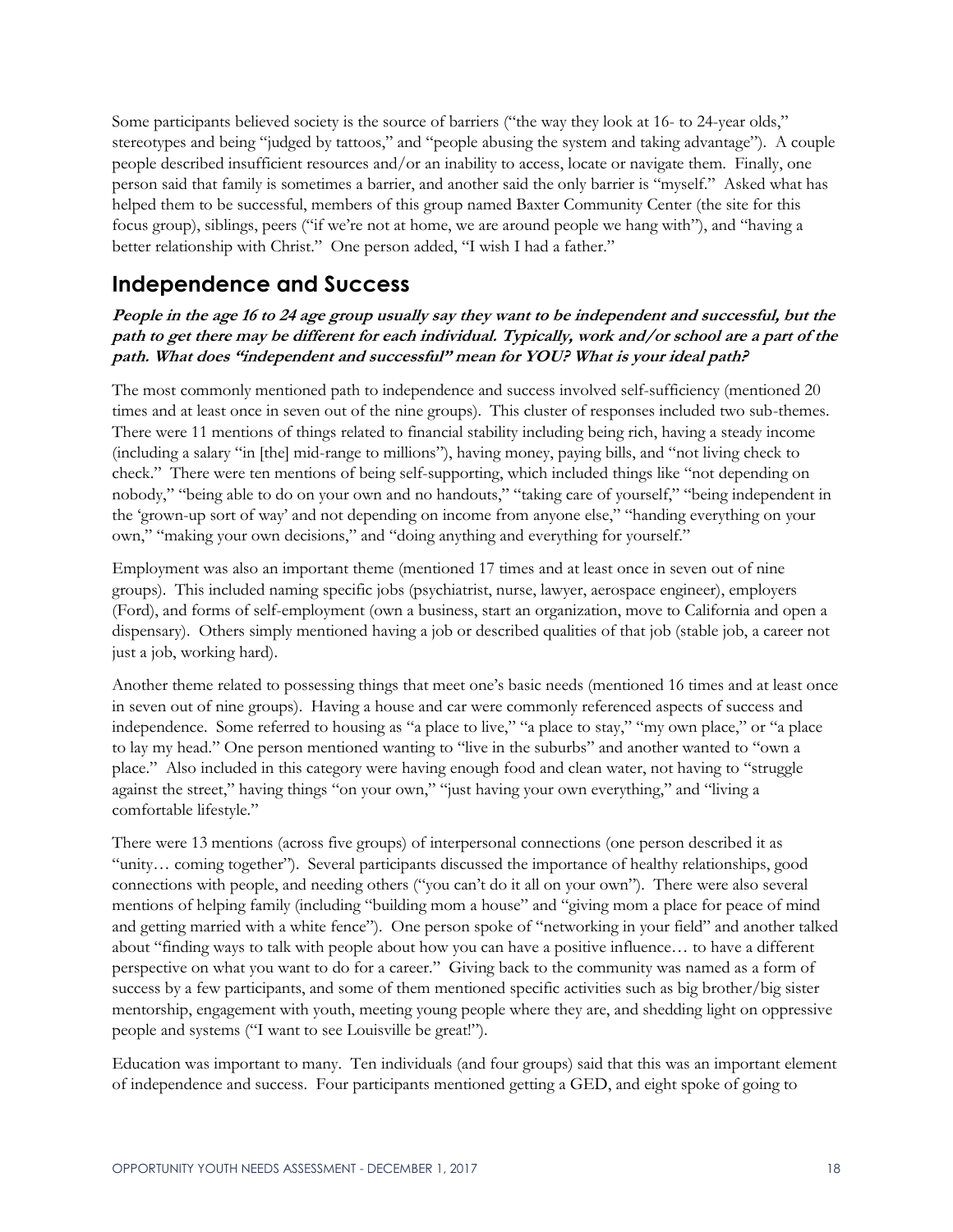college. One person talked about recommitting to foster care to get help with paying for college. Another wants to "prove everybody wrong who said I could not go to college because of my disability."

Some participants described personal conditions or traits such as happiness or other emotional states, becoming a better person, speaking up and speaking out, "not taking people's BS," and "making things work for you." Less common markers of independence and success—each mentioned by two or three participants—included travelling/relocation, staying close to God/having faith, and being able to take care of children. Anomalous responses (mentioned only once each) included "not being watched 24/7" (but still having therapy and medications), not going to jail and staying off drugs, having access to dependable transportation, and having a good retirement.

A few commented on the *meaning* of the terms independence and/or success, saying that they are interrelated or that "everyone has their own definition." A couple summed things up by saying that "success is achieving your goals." One added that "to get there you need experience and preparation."

At one site, an improvised follow-up question was posed by the facilitators: Why are we so focused on people who don't want to help? Participants cited drugs and a lack of role models. They believed that people need second chances, that "hope is needed to prevent suicides and jail," and that the community should build more shelters because this would prevent drop-outs, drugs and criminal activity.

## **Need for Community Resources**

**What resources do you need from the community as you move along the path to independence and success? Are these resources already available? Are they easy to access? Or do they need to be developed or improved? What—specifically—needs to be developed or improved?**

Several youths in the foster care system said that they need money to move along the path to independence and success (and one stated that "foster kids should not have to pay taxes"). Others mentioned needing services including free substance abuse rehabilitation ("it's so expensive, it feels like enrolling in college"), a place to perform music and arts, and a taxi service ("one that is just for us… a residential Uber" and "foster residents cannot get a driver's license"). They also mentioned education-related needs including "places to support me to go to college" and "help getting into college [because] I don't know how to make a college resume."

Some foster youth asked for help with motivation (including self-motivation, encouragement to get through school, and motivation to take advantage of resources). One foster youth asked for "a great mentor to introduce me to a number of services," and another believed that "a trusted adult is the most common resource for information." A third person elaborated: "You need awareness of resources available to you. Sometimes college resources are not known. Sometimes there is too much information. It is important to make information available in several different ways (website, face-to-face, email, posters)." Isolated responses included one foster youth who wanted the opportunity to relocate to a new community ("to start anew"), and another who said, "You just need your peoples!"

One focus group comprised of foster youth expressed negative perceptions of currently available resources (e.g., "foster families are shitty" and "foster homes are trash and foster workers suck"), and one individual wanted information on other foster care residences out-of-state. In the other group of foster care youth, participants said that "social workers are a good resource when you need it between [ages] 18 and 21" and "recommitting is the best resource for taking care of everyone."

Across the other seven focus groups, participants described a variety of needs. Three individuals discussed needing people to support them ("programs that help people set goals and reach their dreams," individuals who "continue to push us forward and have our back [like] teachers working one-on-one with me on aspects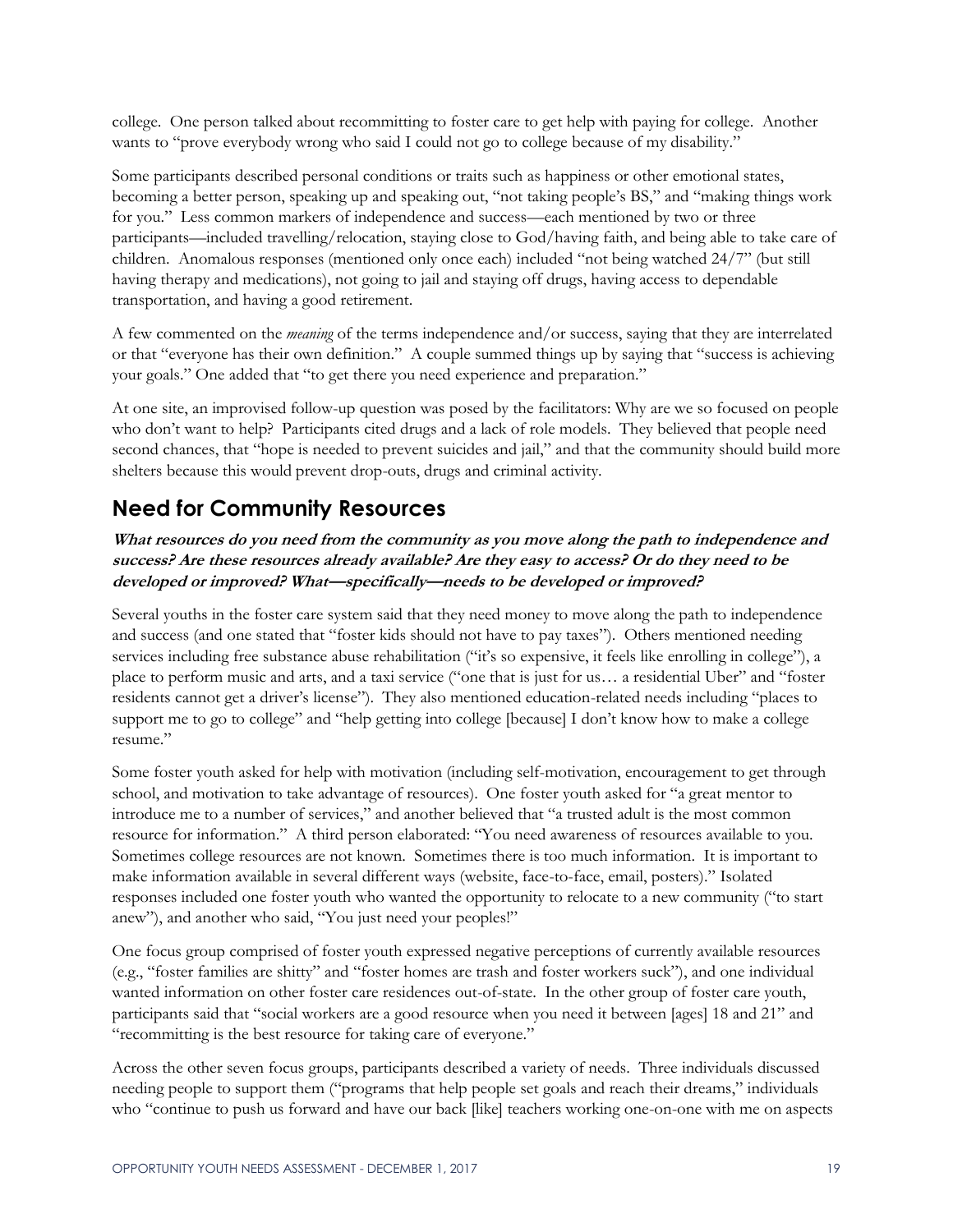I don't understand completely," and people who "communicate and keep in contact through good and bad times; building a strong network that has each other's backs, fronts, and sides"). Three participants named professionals/agencies they need more in the community (youth pastor, VOA, La Casita Center, YouthBuild). Two others talked about their need for family ("parents who care and hold us accountable" and "family needs to engage more").

Several youths described a need for solutions to problems. Three focused on diversity-related issues. One of them said, "Stop building bridges. Instead use the money to improve schools and teach more about people of color. I was asked to read books independently instead of being taught things, and that didn't help me." Another said, "The school system needs to be infiltrated better to help students who are black or brown." A third wanted "to see the next generation change the way they think and talk about the isms." Crime was another concern. One participant asked the community to "help with the problem of too many gangs, [and] blacks fighting blacks." Another said adults should "find a way to keep people out of trouble (jail, court, shootings, drugs, too focused on material things) [by providing things] like activities at the library, Louisville Urban League, the YMCA, [and] community rec centers." Finally, a couple of participants were concerned about "kids going in and out of state's custody," and "kids not going to school."

Some youth wanted improvements in the way services are provided. One participant mentioned a need for "youth-based places [that are] better aligned, and that the youth are able to trust these programs and the people who work there." Another wanted "more effectively trained staff' and specifically identified a need for training on trauma-informed care. A third person asked for "opportunities to speak with other youth about doing what they need to do." Finally, one participant emphasized the importance of "follow-up on issues when you ask what is needed."

Other uniquely expressed needs included sex education, help with housing, and better publicity of available resources. The individual who needed help with housing explained that "I need help from my mom/family. Some programs do really help, and giving small gifts [incentives] helps people to get interested… People get comfortable in their situation. My mom is comfortable and not trying to do better. She uses public housing. I am in college and want to be a doctor." Finally, one participant said, "There are programs I didn't even know about, like Family Scholar House… They need to advertise more. You can go looking for what you need; it won't just come to you. You need to start asking questions about places. I need an elder to help." Asked what could be done to improve this situation, the youth suggested, "TV advertisements… everybody has email... just email them instead of commercials. Have more job fairs. Have a school fair."

### **Other Comments**

#### **What didn't we ask that you want us to know?**

Only four groups discussed responses to this question. Suggested topics included money management, ways youth can help with housing and budgeting, biological parents ("meeting them and navigating that system"), and sexual health education. Suggested questions included: What environment are you coming from? What is your living situation? If you could change anything, what would you change?

Members of one group wished they had been asked about resources they have that are "different from what others have." One explained, "I completed a program at UofL that allowed us… to go to a football game and some people had never been. Some had never been out of the setting they live in." Another said, "I'm from Lexington and they had three to four vocational high schools. I wasn't aware that it's not a common thing in Louisville." A third person stated, "I attended a private all-girls school, and they helped me to understand college and applying for aid. Many of my peers didn't have that. I have started to bring my knowledge into Baxter Community Center to teach others."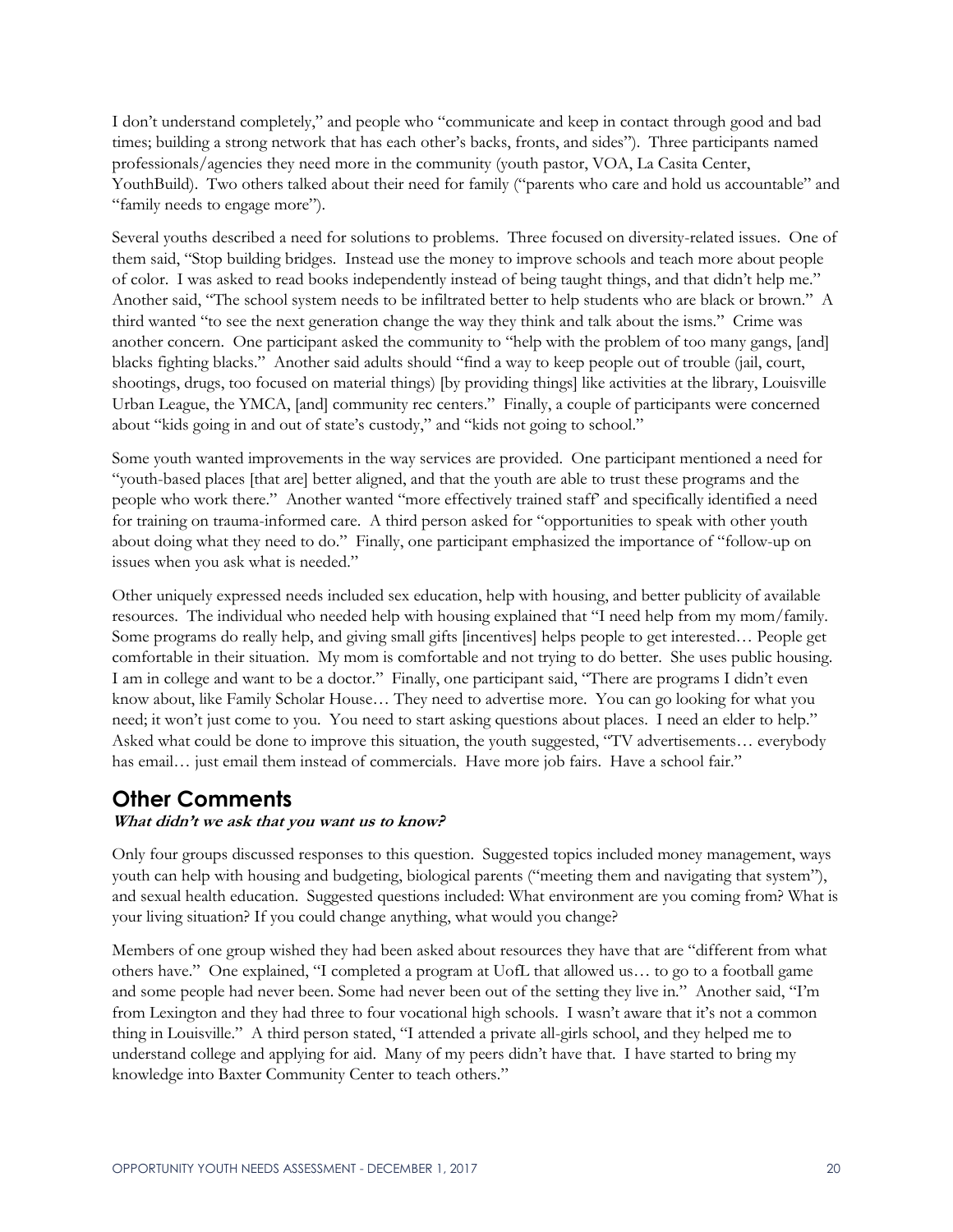Several participants affirmed the focus group process they had just experienced, stating that the facilitators had "pretty much asked all the good stuff," and had posed common questions that are usually asked ("those were the right questions"). One person said, "I have done focus groups before but this one has been really relieving." Finally, one participant wanted the group to know that she wished she could have graduated before her granny passed away.

# **Discussion**

In summary, survey respondents reported high rates of challenging experiences and circumstances such as attending more than one high school (56%); being in foster care, kinship care or a residential facility (45%); being arrested (44%); and having low income (37%). While over two thirds said they had friends in school, less than half said they liked learning, were able to use what they learned in school, believed doing well in school is important, or perceived that they were respected by teachers. About one third acknowledged getting in trouble at school, and 14% felt unsafe at school. Their top five *needs* were for help with transportation, housing, planning for the future, financial resources, and getting/keeping a job. The five most difficult resources for youth to *access* on their own were housing, transportation, college/training programs, financial resources, and food. Considering both need and access, the top five *priority* areas were housing, transportation, college/training programs, financial resources, and help with planning for the future.

Focus group participants described difficult experiences with transitioning from their teens into young adulthood. Foster youth discussed the challenges of growing up in unstable, often abusive situations, and lacking control of their lives. Because of such experiences, they struggled and sometimes acted out. In other focus groups, the youth and young adults spoke of being unable to focus in school, struggling to stay out of trouble at home and school, and being overwhelmed by the expectations of adulthood. These participants commonly mentioned resources they needed and had difficulty accessing. They reported barriers to housing and work, and challenges with managing bills and becoming financially independent. Many mentioned the absence of supportive relationships. Importantly, however, not all participants focused on obstacles in their transition to adulthood. Some spoke of going to college, studying at the library, working on goals, having confidence, and even "wanting two degrees." One group focused on the importance of initiative.

In terms of challenges, focus group participants said they lacked support, and had been let down by people in their lives. Some believed that relationships with professionals were challenging. Poignantly, some explained that losing supportive relationships they had once had caused them to struggle. Other themes included criminal justice system involvement, exposure to violence, and education-related challenges.

Focus group participants spoke of wanting a better support system and "someone who is in my corner for the long term." They desired connections with family, helping professionals, networks of support, and their peers. Regarding places and opportunities for connection/help, participants especially wanted more and better connections with employment and employment-related supports. Some said they needed better connections to financial aid, means-tested benefits, and housing. What keeps them from making these connections is lacking knowledge about resources, not being told about options, being disconnected from family, and lacking transportation. Some described structural barriers in the education and employment systems as well as in society generally. This included feeling stereotyped, judged, abused, and exploited.

Focus group participants' visions of independence and success involved being self-sufficient, employed and/or educated, able to meet basic needs, and having interpersonal connections. Focus group participants who were involved with the foster care system said they needed money, effective services, education, help with motivation, and mentoring to move along the path to independence and success. Participants in other groups also mentioned a need for people to support them. They asked for adults to be more culturally competent, address community problems with crime, reach out to youth experiencing problems like cycling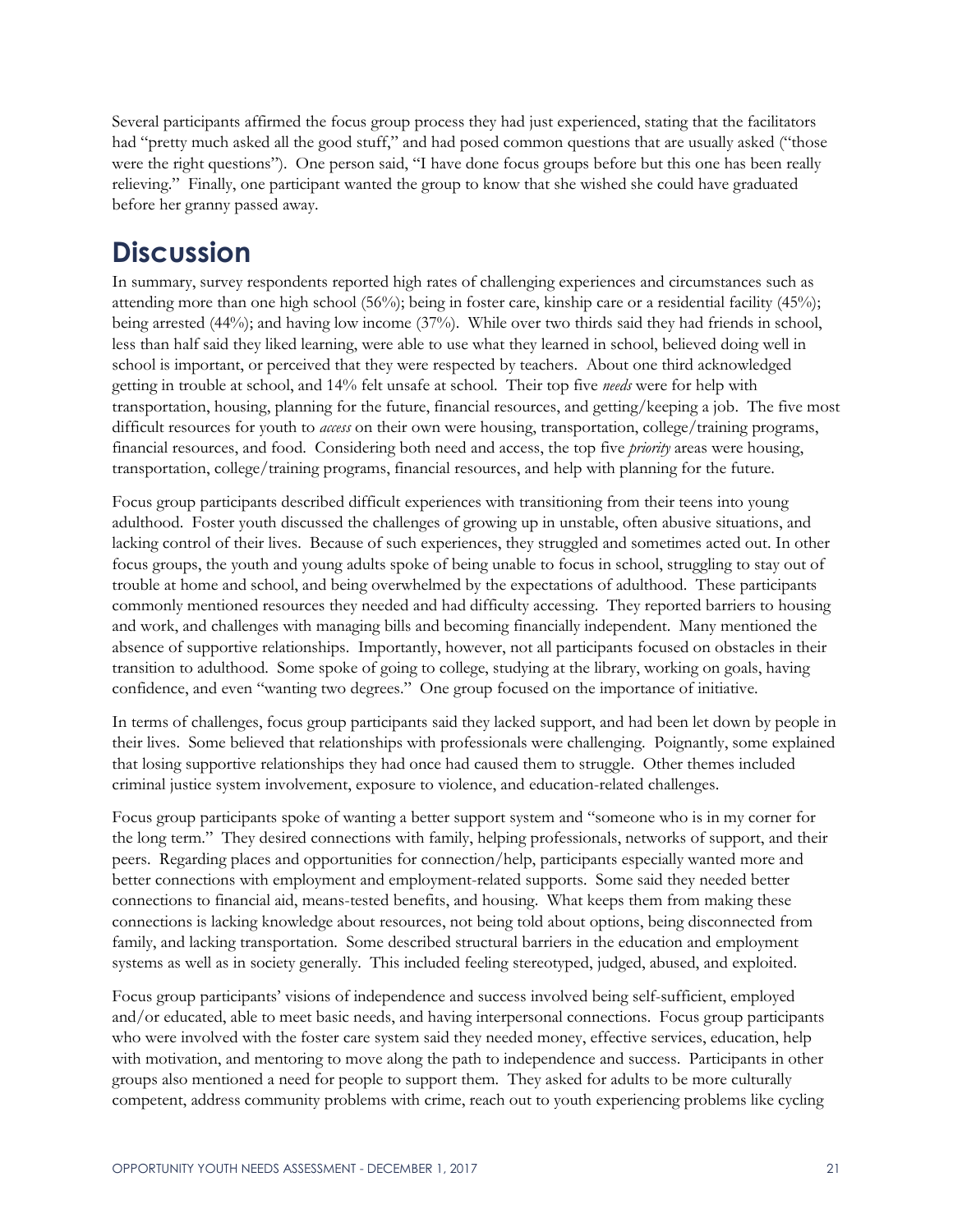in and out of foster care or not attending school, and improve services by tailoring them to the needs of young persons. One participant emphasized the importance of "follow-up on issues when you ask what is needed."

It is to this challenge that the Louisville Metro community must respond. Having listened to opportunity youth express their needs and challenges in their own words, the priorities are clear. A need for housing, transportation, college/training programs, financial resources, and help with planning for the future was expressed in both surveys and focus groups. However, narratives from the focus groups provide a more textured, nuanced understanding of the underlying need. These young people want to be self-sufficient, contributing members of society. They are asking us for support and mentorship in finding their way along this path to success.

### **About the Coalition Supporting Young Adults**

Recent estimates indicate **15,200 of Louisville's youth and young adults (age 16 to 24) are not in school and not working** (Measure of America, 2017). Many of these young people face multiple and complex challenges: early parenting, limited economic resources, disabilities, homelessness or housing instability, or foster care system involvement. Their challenges have overshadowed their opportunities to learn, to become financially independent, and to fully participate in our community.

No single organization, public agency, or philanthropist can address the needs of our community's disconnected youth and young adults. Solutions are possible only through coordinated, collaborative efforts.

The Coalition Supporting Young Adults is a **collective impact initiative** created to address the challenges of Louisville's disconnected young people. Together, we are committed to developing:

- a common agenda that focuses on the needs of Louisville's disconnected and vulnerable youth and young adults;
- shared measurement systems that give us common goals and specific actions;
- mutually reinforcing activities that build new partnerships and implement innovative strategies;
- continuous communication that creates a strong network;
- backbone support organizations that promote growth, accountability, and consistency.

Louisville's Coalition Supporting Young Adults uses the Collective Impact Model developed by the consulting firm, FSG. For more information on the Coalition Supporting Young Adults, go to www.connectlouisvilleyouth.org.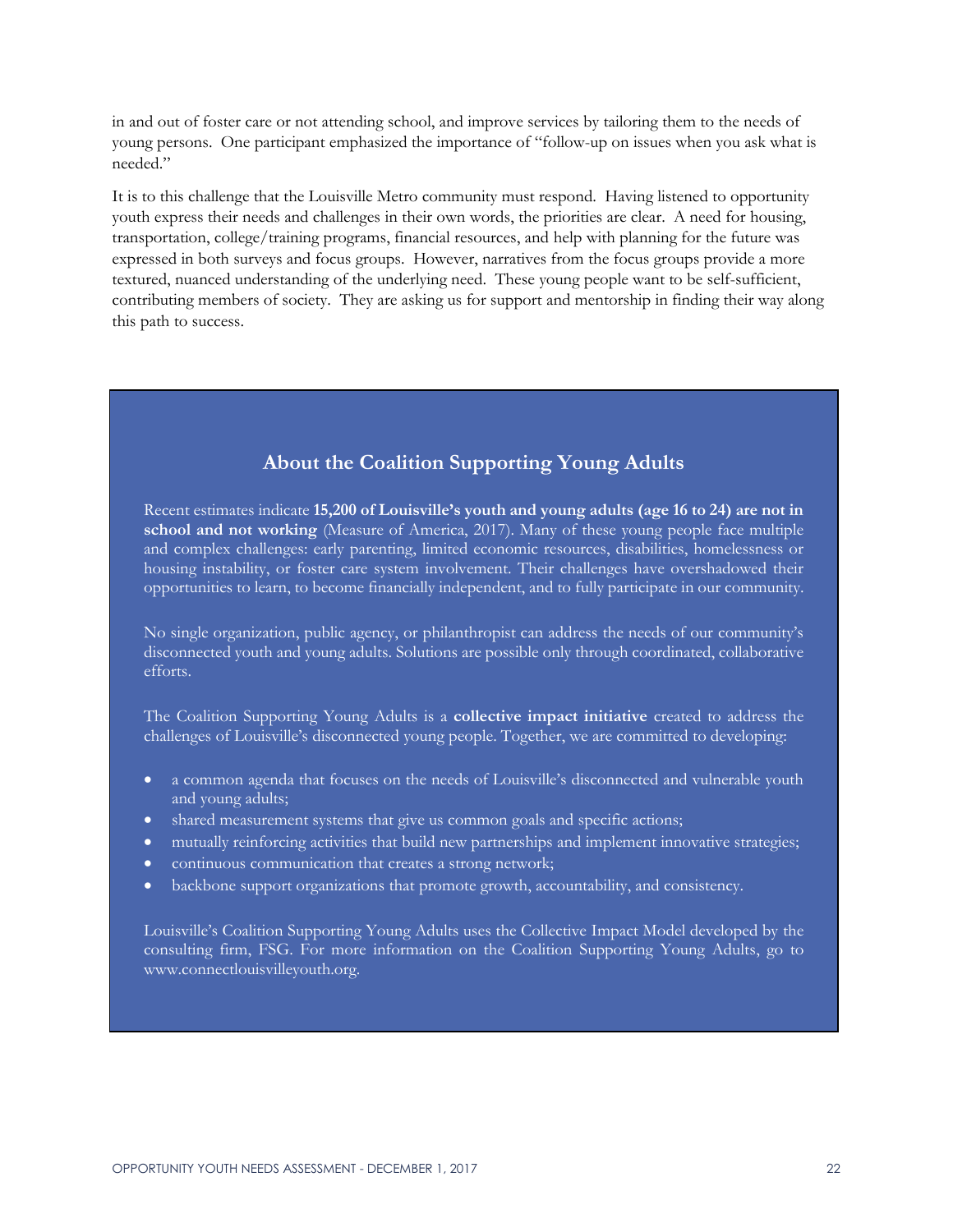# **Appendix A: The Survey**

#### **Opportunity Youth Needs Survey**

#### Eligibility screening:

- 1. Are you between the ages of 16 24 years old?
	- $\Box$  Yes  $\rightarrow$  Proceed to Question 2
	- $\Box$  No  $\rightarrow$  You are not eligible to participate in this survey. Thank you for your interest.
- 2. Do you currently live in Jefferson County, KY?
	- $\Box$  Yes  $\rightarrow$  Proceed to Question 3
	- $\Box$  No  $\rightarrow$  You are not eligible to participate in this survey. Thank you for your interest.
- 3. Which of the following currently apply to you? (check all that apply)?
	- Simultaneously unemployed *and* not in school
	- $\Box$  Homeless
	- $\Box$  In foster care
	- $\Box$  Involved in the juvenile justice system
	- $\Box$  Having 6+ unexcused absences or tardies in one school year in high school
	- $\Box$  Being suspended 2+ times in one school year in high school
	- $\Box$  None of the above
- 4. Which of the following have you experienced in the past two years (check all that apply)?
	- Simultaneously unemployed *and* not in school
	- □ Homeless
	- □ In foster care
	- $\Box$  Involved in the juvenile justice system
	- $\Box$  Having 6+ unexcused absences or tardies in one school year
	- $\Box$  Being suspended 2+ times in one school year
	- $\Box$  None of the above  $\rightarrow$  [If also "none of the above" in Q3] You are not eligible to participate in this survey. Thank you for your interest.

#### Survey questions:

*This part of the survey includes a list of 20 resources. Some young people need these resources, and others do not. For each area, please let us know about your needs by answering two questions: (a) How much do you need this resource? (b) How hard is it to access this resource on your own? We'll use the answers you and others like you give us to prioritize services and resources offered in our community.*

- ➢ *If you currently meet eligibility criteria (i.e., simultaneously unemployed and not in school, homeless, in foster care, involved in the juvenile justice system, having 6+ unexcused absences or tardies in one school year, being suspended 2+ times in one school year), please think about your current needs.*
- ➢ *If you do not currently meet eligibility criteria, but did meet them at some time in the past two years, please think about your needs during that time.*

 $\rightarrow$  Proceed to survey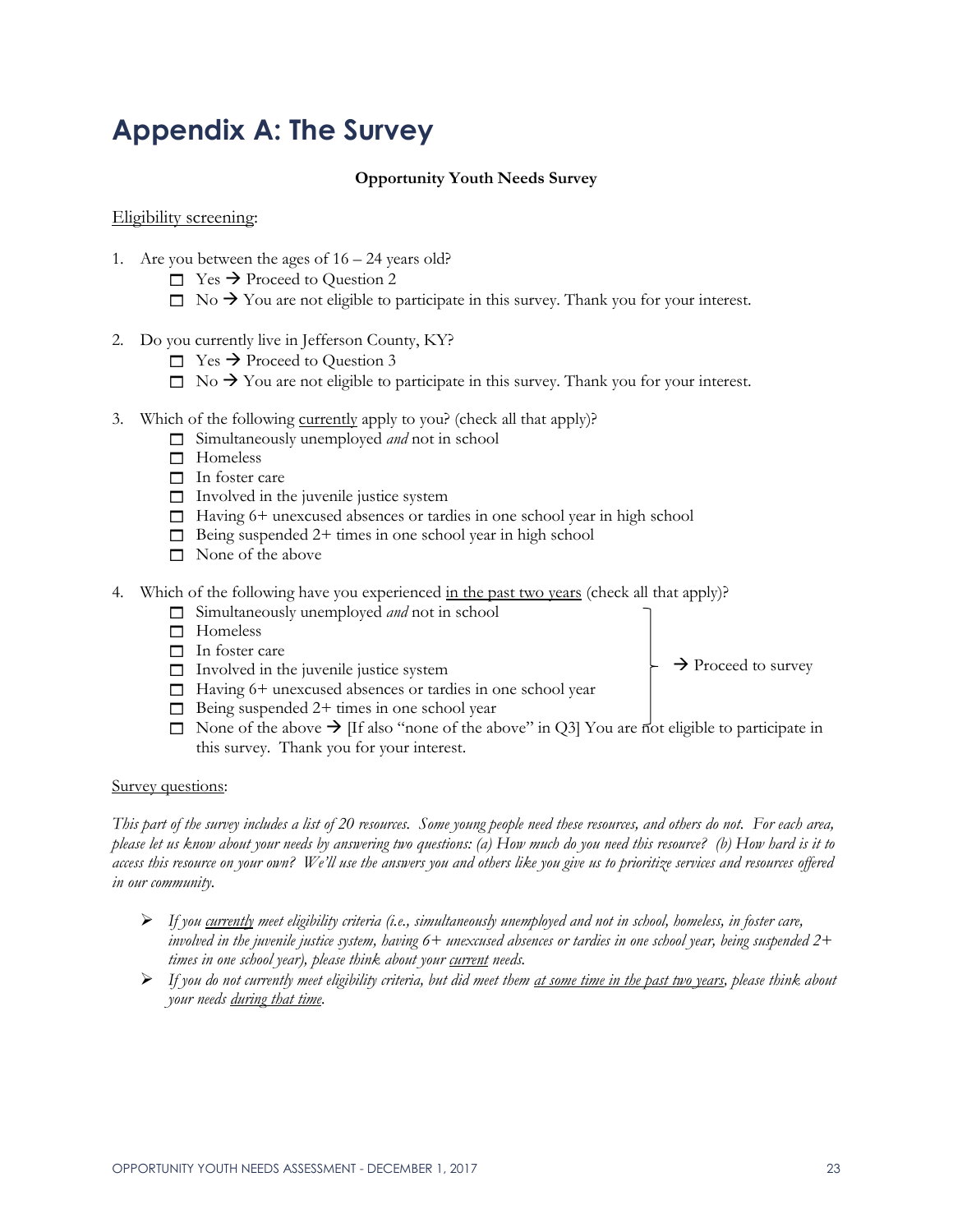#### **1. Help with getting or keeping a job.**

| Need this resource? |                          |                      |                    | Hard to access this resource on your own? |                  |                  |           |                        |
|---------------------|--------------------------|----------------------|--------------------|-------------------------------------------|------------------|------------------|-----------|------------------------|
| No need at all      | Not an<br>important need | An important<br>need | A critical<br>need | Very hard                                 | Somewhat<br>hard | Somewhat<br>easy | Very easy | Resource<br>not needed |
|                     |                          |                      |                    |                                           |                  |                  |           |                        |

#### **2. Help with graduating from high school or getting a GED.**

| Need this resource? |                          |                      | Hard to access this resource on your own? |           |                  |                  |           |                        |
|---------------------|--------------------------|----------------------|-------------------------------------------|-----------|------------------|------------------|-----------|------------------------|
| No need at all      | Not an<br>important need | An important<br>need | A critical<br>need                        | Very hard | Somewhat<br>hard | Somewhat<br>easy | Very easy | Resource<br>not needed |
|                     |                          |                      |                                           |           |                  |                  |           |                        |

#### **3. Help with drug or alcohol problems.**

| Need this resource? |                          |                      | Hard to access this resource on your own? |           |                  |                  |           |                        |
|---------------------|--------------------------|----------------------|-------------------------------------------|-----------|------------------|------------------|-----------|------------------------|
| No need at all      | Not an<br>important need | An important<br>need | A critical<br>need                        | Very hard | Somewhat<br>hard | Somewhat<br>easy | Very easy | Resource<br>not needed |
|                     |                          |                      |                                           |           |                  |                  |           |                        |

#### **4. Help with transportation needs like paying for public transportation, getting a driver's license, etc.**

| Need this resource? |                          |                      | Hard to access this resource on your own? |           |                  |                  |           |                        |
|---------------------|--------------------------|----------------------|-------------------------------------------|-----------|------------------|------------------|-----------|------------------------|
| No need at all      | Not an<br>important need | An important<br>need | A critical<br>need                        | Very hard | Somewhat<br>hard | Somewhat<br>easy | Very easy | Resource<br>not needed |
|                     |                          |                      |                                           |           |                  |                  |           |                        |

#### **5. Help with staying safe.**

| Need this resource? |                          |                      |                    | Hard to access this resource on your own? |                  |                  |           |                        |
|---------------------|--------------------------|----------------------|--------------------|-------------------------------------------|------------------|------------------|-----------|------------------------|
| No need at all      | Not an<br>important need | An important<br>need | A critical<br>need | Very hard                                 | Somewhat<br>hard | Somewhat<br>easy | Very easy | Resource<br>not needed |
|                     |                          |                      | О                  |                                           |                  |                  |           |                        |

#### **6. Help with an illness or injury.**

| Need this resource? |                          |                      |                    |           | Hard to access this resource on your own? |                  |           |                        |
|---------------------|--------------------------|----------------------|--------------------|-----------|-------------------------------------------|------------------|-----------|------------------------|
| No need at all      | Not an<br>important need | An important<br>need | A critical<br>need | Very hard | Somewhat<br>hard                          | Somewhat<br>easy | Very easy | Resource<br>not needed |
|                     |                          |                      |                    |           |                                           |                  |           |                        |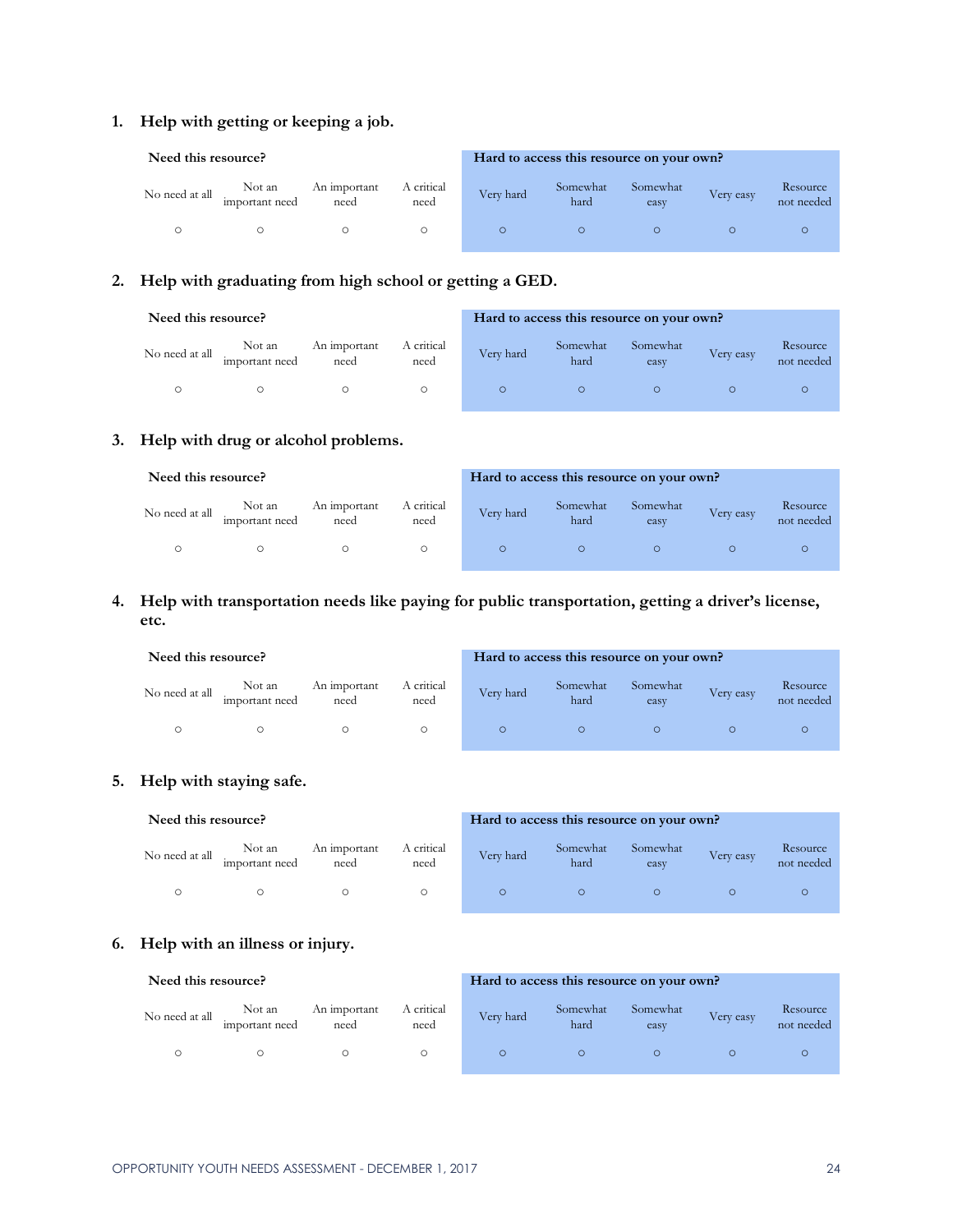#### **7. Help with learning difficulties.**

| Need this resource? |                          |                      |                    |           | Hard to access this resource on your own? |                  |           |                        |
|---------------------|--------------------------|----------------------|--------------------|-----------|-------------------------------------------|------------------|-----------|------------------------|
| No need at all      | Not an<br>important need | An important<br>need | A critical<br>need | Very hard | Somewhat<br>hard                          | Somewhat<br>easy | Very easy | Resource<br>not needed |
|                     |                          |                      |                    |           |                                           |                  |           |                        |

#### **8. Help with finding and/or keeping stable, safe and affordable housing.**

| Need this resource? |                          |                      |                    |           | Hard to access this resource on your own? |                  |           |                        |
|---------------------|--------------------------|----------------------|--------------------|-----------|-------------------------------------------|------------------|-----------|------------------------|
| No need at all      | Not an<br>important need | An important<br>need | A critical<br>need | Very hard | Somewhat<br>hard                          | Somewhat<br>easy | Very easy | Resource<br>not needed |
|                     |                          |                      |                    |           |                                           |                  |           |                        |

#### **9. Help with childcare for your child(ren).**

| Need this resource? |                          |                      |                    |           | Hard to access this resource on your own? |                  |           |                        |
|---------------------|--------------------------|----------------------|--------------------|-----------|-------------------------------------------|------------------|-----------|------------------------|
| No need at all      | Not an<br>important need | An important<br>need | A critical<br>need | Very hard | Somewhat<br>hard                          | Somewhat<br>easy | Very easy | Resource<br>not needed |
|                     |                          |                      |                    |           |                                           |                  |           |                        |

#### **10. Help with getting or keeping custody of your child(ren).**

| Need this resource? |                          |                      |                    |           | Hard to access this resource on your own? |                  |           |                        |
|---------------------|--------------------------|----------------------|--------------------|-----------|-------------------------------------------|------------------|-----------|------------------------|
| No need at all      | Not an<br>important need | An important<br>need | A critical<br>need | Very hard | Somewhat<br>hard                          | Somewhat<br>easy | Very easy | Resource<br>not needed |
|                     |                          |                      |                    |           | $\circ$                                   |                  |           |                        |

#### **11. Help with problems your child(ren) is having.**

| Need this resource? |                          |                      |                    | Hard to access this resource on your own? |                  |                  |           |                        |
|---------------------|--------------------------|----------------------|--------------------|-------------------------------------------|------------------|------------------|-----------|------------------------|
| No need at all      | Not an<br>important need | An important<br>need | A critical<br>need | Very hard                                 | Somewhat<br>hard | Somewhat<br>easy | Very easy | Resource<br>not needed |
|                     |                          |                      | $\circ$            |                                           |                  |                  |           |                        |

#### **12. Help with getting things you need for work like clothes or tools.**

| Need this resource? |                          |                      |                    | Hard to access this resource on your own? |                  |                  |           |                        |
|---------------------|--------------------------|----------------------|--------------------|-------------------------------------------|------------------|------------------|-----------|------------------------|
| No need at all      | Not an<br>important need | An important<br>need | A critical<br>need | Very hard                                 | Somewhat<br>hard | Somewhat<br>easy | Very easy | Resource<br>not needed |
|                     |                          |                      |                    |                                           |                  |                  |           |                        |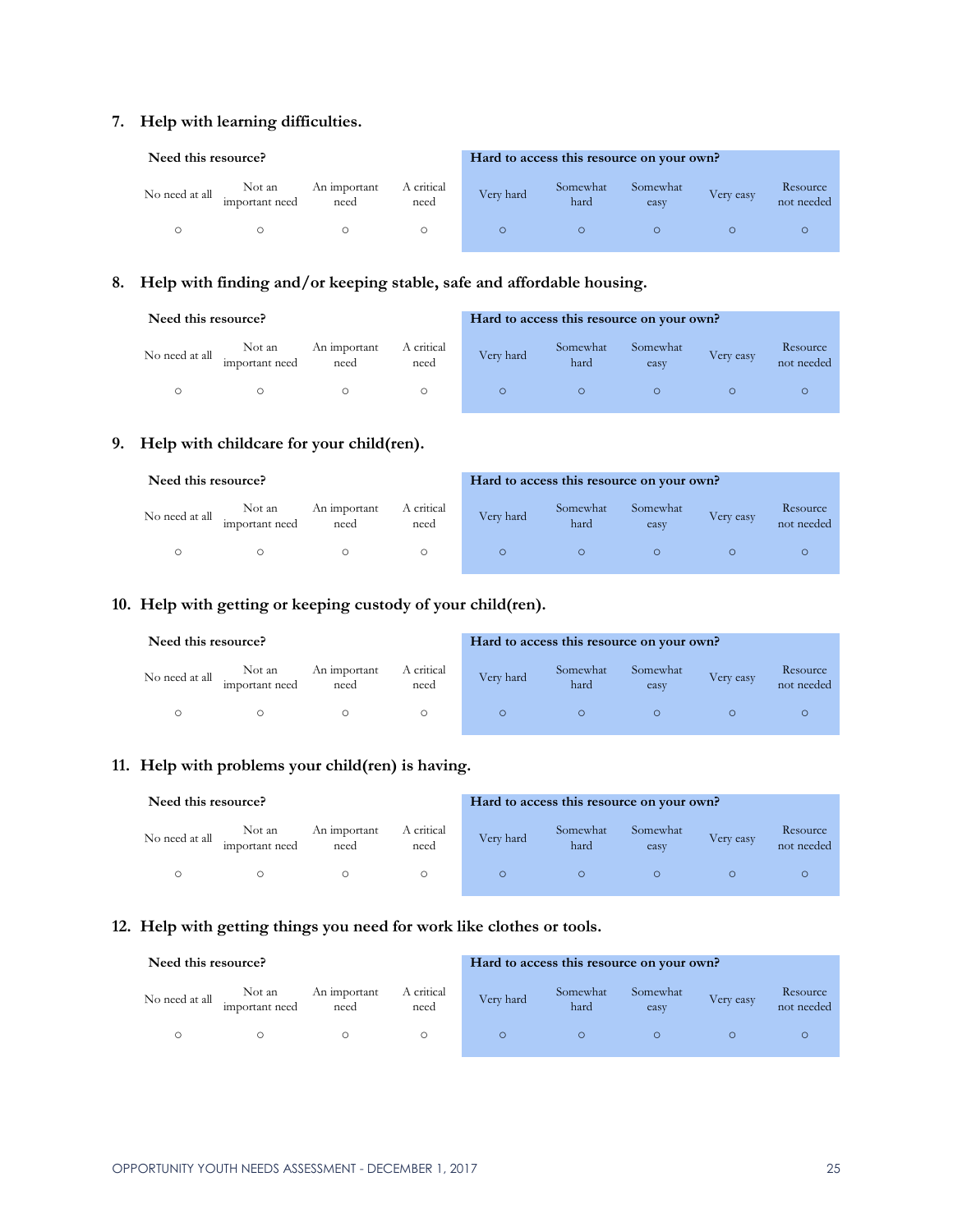#### **13. Help with getting enough healthy food.**

| Need this resource? |                          |                      |                    | Hard to access this resource on your own? |                  |                  |           |                        |
|---------------------|--------------------------|----------------------|--------------------|-------------------------------------------|------------------|------------------|-----------|------------------------|
| No need at all      | Not an<br>important need | An important<br>need | A critical<br>need | Very hard                                 | Somewhat<br>hard | Somewhat<br>easy | Very easy | Resource<br>not needed |
|                     |                          |                      |                    |                                           |                  |                  |           |                        |

#### **14. Help with getting into college or a training program.**

| Need this resource? |                          |                      |                    | Hard to access this resource on your own? |                  |                  |           |                        |
|---------------------|--------------------------|----------------------|--------------------|-------------------------------------------|------------------|------------------|-----------|------------------------|
| No need at all      | Not an<br>important need | An important<br>need | A critical<br>need | Very hard                                 | Somewhat<br>hard | Somewhat<br>easy | Very easy | Resource<br>not needed |
|                     |                          |                      |                    |                                           |                  |                  |           |                        |

#### **15. Help with mental health needs.**

| Need this resource? |                          |                      |                    | Hard to access this resource on your own? |                  |                  |           | Resource   |  |  |
|---------------------|--------------------------|----------------------|--------------------|-------------------------------------------|------------------|------------------|-----------|------------|--|--|
| No need at all      | Not an<br>important need | An important<br>need | A critical<br>need | Very hard                                 | Somewhat<br>hard | Somewhat<br>easy | Very easy | not needed |  |  |
|                     |                          |                      |                    |                                           |                  |                  |           |            |  |  |

#### **16. Help with sexual health needs or birth control.**

| Need this resource? |                          |                      |                    |           | Hard to access this resource on your own? |                  |           |                        |
|---------------------|--------------------------|----------------------|--------------------|-----------|-------------------------------------------|------------------|-----------|------------------------|
| No need at all      | Not an<br>important need | An important<br>need | A critical<br>need | Very hard | Somewhat<br>hard                          | Somewhat<br>easy | Very easy | Resource<br>not needed |
|                     |                          |                      |                    |           | $\circ$                                   |                  |           |                        |

#### **17. Help with legal needs like a court case or your criminal record.**

| Need this resource? |                          |                      |                    | Hard to access this resource on your own? |                  |                  |           |                        |
|---------------------|--------------------------|----------------------|--------------------|-------------------------------------------|------------------|------------------|-----------|------------------------|
| No need at all      | Not an<br>important need | An important<br>need | A critical<br>need | Very hard                                 | Somewhat<br>hard | Somewhat<br>easy | Very easy | Resource<br>not needed |
|                     |                          |                      |                    | $\circ$                                   |                  |                  |           |                        |

#### **18. Help with financial needs like paying bills, budgeting or getting a bank account.**

| Need this resource? |                          |                      |                    | Hard to access this resource on your own? |                  |                  |           |                        |  |
|---------------------|--------------------------|----------------------|--------------------|-------------------------------------------|------------------|------------------|-----------|------------------------|--|
| No need at all      | Not an<br>important need | An important<br>need | A critical<br>need | Very hard                                 | Somewhat<br>hard | Somewhat<br>easy | Very easy | Resource<br>not needed |  |
|                     |                          |                      |                    |                                           |                  |                  |           |                        |  |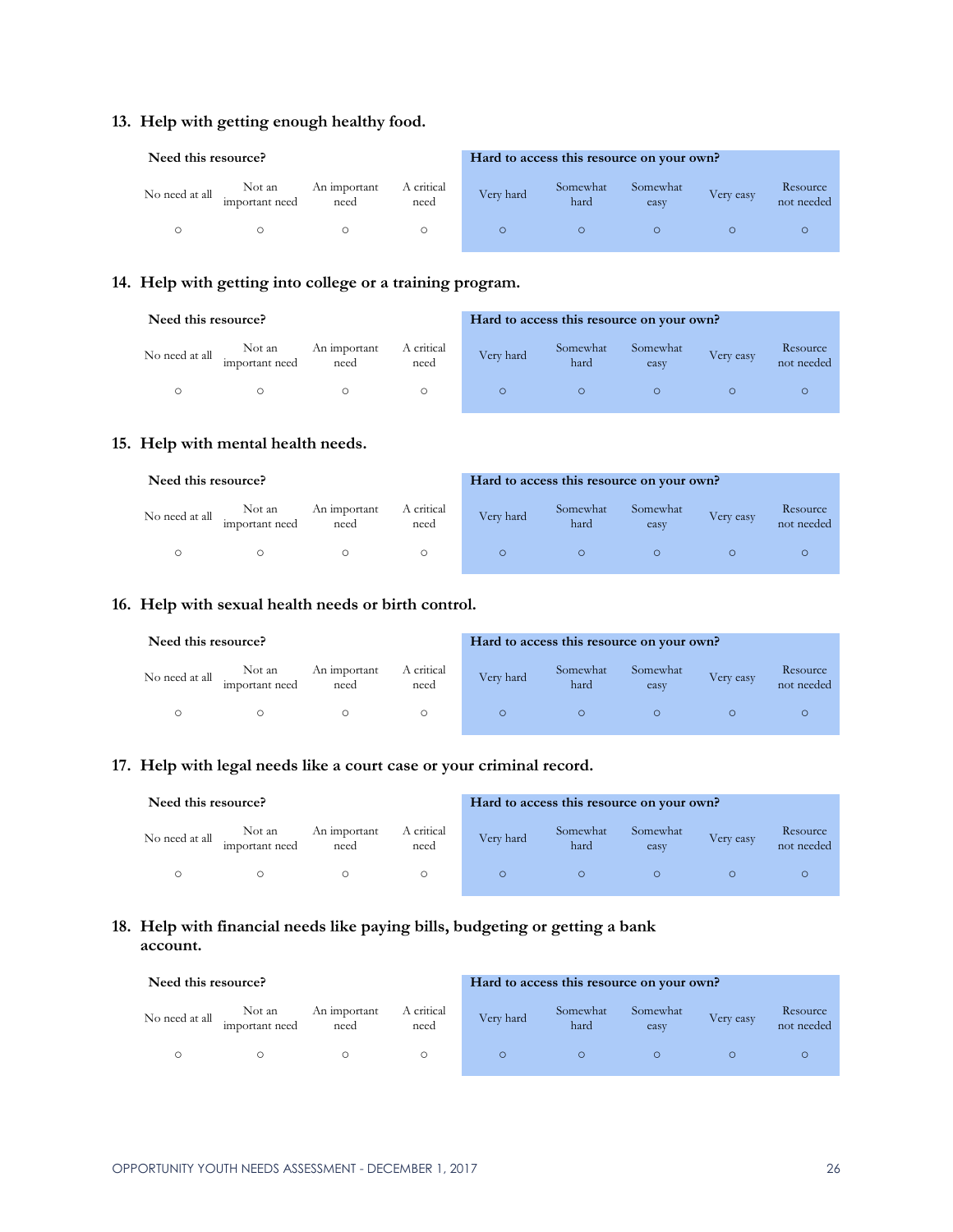#### **19. Help with planning for your future.**

| Need this resource? |                          |                      |                    | Hard to access this resource on your own? |                  |                  |           |                        |  |
|---------------------|--------------------------|----------------------|--------------------|-------------------------------------------|------------------|------------------|-----------|------------------------|--|
| No need at all      | Not an<br>important need | An important<br>need | A critical<br>need | Very hard                                 | Somewhat<br>hard | Somewhat<br>easy | Very easy | Resource<br>not needed |  |
|                     |                          |                      |                    |                                           |                  |                  |           |                        |  |

#### **20. Help with finding a mentor or caring adult.**

| Need this resource? |                          |                      |                    | Hard to access this resource on your own? |                  |                  |           |                        |  |
|---------------------|--------------------------|----------------------|--------------------|-------------------------------------------|------------------|------------------|-----------|------------------------|--|
| No need at all      | Not an<br>important need | An important<br>need | A critical<br>need | Very hard                                 | Somewhat<br>hard | Somewhat<br>easy | Very easy | Resource<br>not needed |  |
|                     |                          |                      |                    |                                           | $\circ$          |                  |           |                        |  |

*The last part of the survey asks some questions about you. This information will help us to better understand the needs of different groups of young people.* 

| 21. How old are you?                                                                           |                |   |                                                                               |
|------------------------------------------------------------------------------------------------|----------------|---|-------------------------------------------------------------------------------|
| -16<br>17<br>18<br>П<br>19<br>20<br>Prefer not to answer<br>П                                  |                |   | 21<br>22<br>23<br>24                                                          |
| 22. How do you describe yourself?                                                              |                |   |                                                                               |
| Female<br>Male<br>Prefer not to answer<br>ш                                                    |                |   | Transgender                                                                   |
| 23. Which of these describe you (choose any that apply)?                                       |                |   |                                                                               |
| Black/African American<br>П<br>White/Caucasian<br>П<br>Asian<br>г<br>Prefer not to answer<br>П |                | П | American Indian or Alaska Native<br>Native Hawaiian or other Pacific Islander |
| 24. Are you Hispanic or Latino/a?                                                              |                |   |                                                                               |
| Yes<br>П                                                                                       | N <sub>o</sub> |   | Prefer not to answer                                                          |
| 25. How do you describe yourself?                                                              |                |   |                                                                               |
| Lesbian<br>Gay<br>$\mathbf{L}$<br>Bisexual<br>Prefer not to answer                             |                | П | Queer<br>Straight/heterosexual                                                |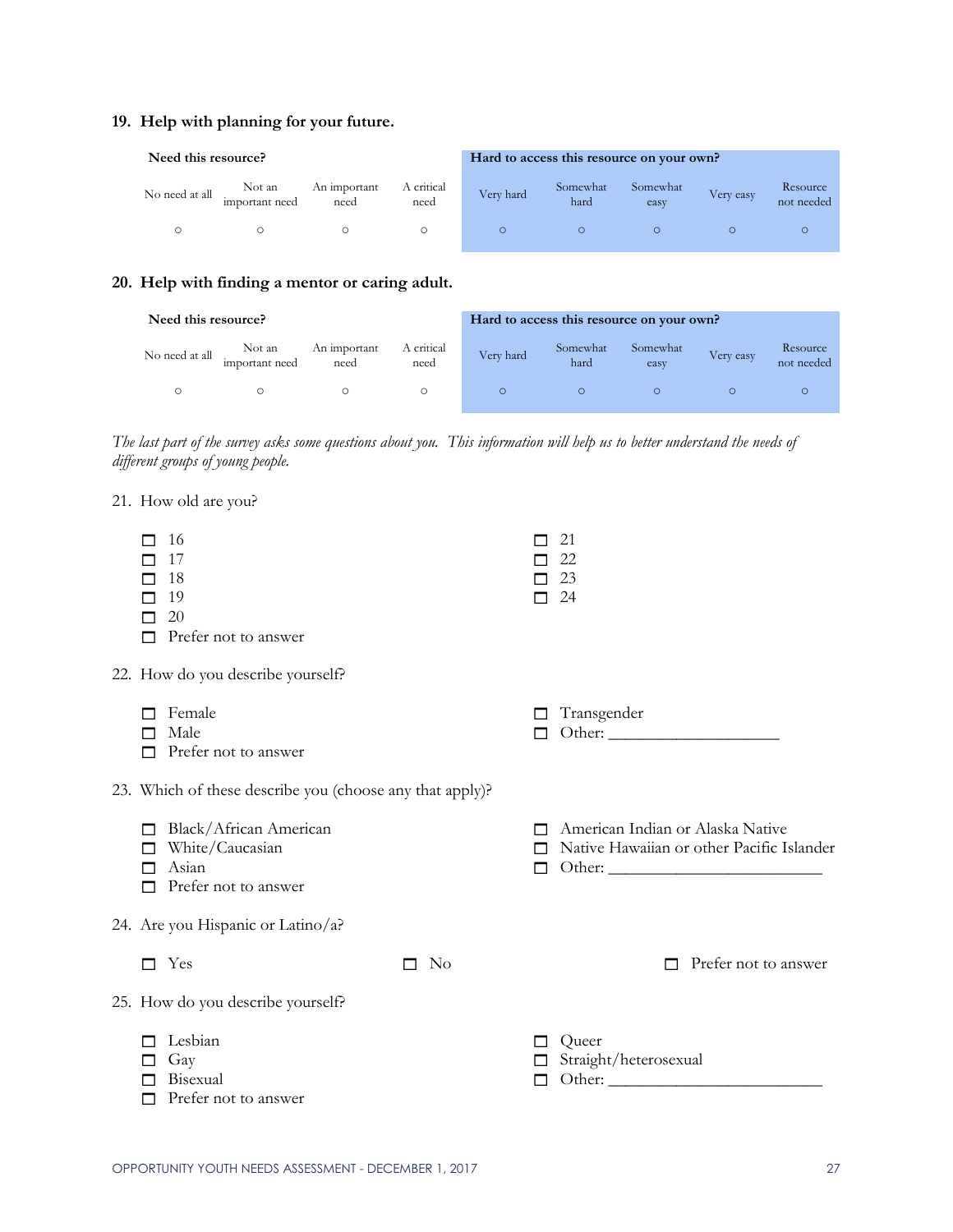|  | 26. Where did you stay last night? |  |  |  |  |  |
|--|------------------------------------|--|--|--|--|--|
|--|------------------------------------|--|--|--|--|--|

|                                      | $\Box$ In my own home (with or without a<br>roommates)<br>At my parents' (or people who raised me)<br>home<br>Prefer not to answer                                               |           | n                          | With other family or friends<br>In a shelter<br>$\Box$ On the streets                                              |  |  |  |
|--------------------------------------|----------------------------------------------------------------------------------------------------------------------------------------------------------------------------------|-----------|----------------------------|--------------------------------------------------------------------------------------------------------------------|--|--|--|
|                                      | 27. What is the highest level of education you have completed?                                                                                                                   |           |                            |                                                                                                                    |  |  |  |
| □<br>$\Box$<br>$\Box$<br>$\Box$<br>П | $\Box$ Less than 8 <sup>th</sup> grade<br>8 <sup>th</sup> grade<br>9th grade<br>10 <sup>th</sup> grade<br>$11th$ grade<br>Prefer not to answer                                   |           | П<br>□<br>$\Box$<br>□      | $\Box$ High school or GED<br>Some college<br>Associates degree<br>Bachelor's degree                                |  |  |  |
|                                      | 28. Which of these statements describe your experience in school (choose any that apply)?                                                                                        |           |                            |                                                                                                                    |  |  |  |
|                                      | $\Box$ I have/had friends in school<br>$\Box$ I like(d) learning<br>$\Box$ I feel unsafe at school<br>$\Box$ I can use what I learn at school                                    |           | □                          | Teachers respect(ed) me<br>$\Box$ Doing well in school is important to me<br>$\Box$ I get/got in trouble at school |  |  |  |
|                                      | 29. Are you currently employed?                                                                                                                                                  |           |                            |                                                                                                                    |  |  |  |
|                                      | $\Box$ Employed full-time (35+ hrs/wk)<br>$\Box$ Employed part-time<br>□ Employed, day labor/temp/seasonal<br>$\Box$ Unemployed, looking for work<br>$\Box$ Prefer not to answer |           | □<br>$\Box$<br>□<br>$\Box$ | Unemployed, on disability<br>Unemployed, volunteering<br>Unemployed, not looking                                   |  |  |  |
|                                      | 30. Have you been employed in the last six months?                                                                                                                               |           |                            |                                                                                                                    |  |  |  |
|                                      | $\Box$ Yes $\rightarrow$ Skip to Question 32                                                                                                                                     | $\Box$ No |                            | Prefer not to answer                                                                                               |  |  |  |
|                                      | 31. Have you been employed in the last twelve months?                                                                                                                            |           |                            |                                                                                                                    |  |  |  |
| □                                    | Yes                                                                                                                                                                              | $\Box$ No |                            | Prefer not to answer                                                                                               |  |  |  |
|                                      | 32. Have you lived outside of the Louisville Metro area in the past six months?                                                                                                  |           |                            |                                                                                                                    |  |  |  |
|                                      | $\Box$ Yes                                                                                                                                                                       | $\rm No$  |                            | Prefer not to answer<br>П                                                                                          |  |  |  |
|                                      | 33. Where are you completing this survey?                                                                                                                                        |           |                            |                                                                                                                    |  |  |  |
|                                      | Home<br>School<br>Work                                                                                                                                                           |           |                            | $\Box$ Community space<br>$\Box$ Other:                                                                            |  |  |  |

□ Prefer not to answer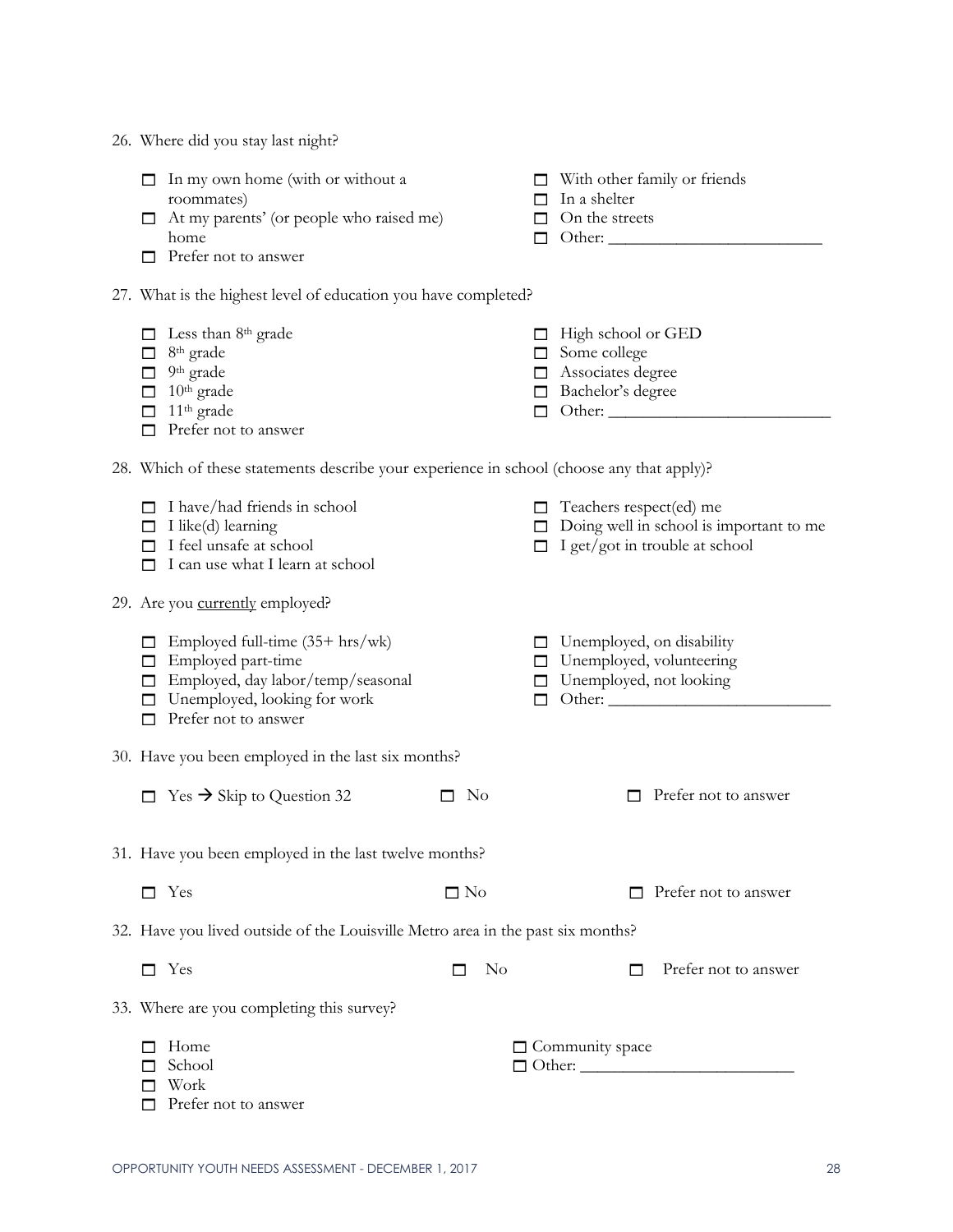#### 34. Which of the following are true about you (check all that apply)?

- $\Box$  I have a child
- $\Box$  I am homeless
- $\Box$  I have been arrested
- $\Box$  I have a checking &/or savings account in my name
- $\Box$  I live with my parents
- $\Box$  I have been a crime victim
- $\Box$  None of these apply to me
- $\Box$  I have been in foster care, kinship care or lived in a residential facility
- $\Box$  English is <u>not</u> my first language
- $\Box$  I have attended more than one high school
- $\Box$  I have a disability
- $\Box$  I have been diagnosed with a mental illness
- $\Box$  I have low income and/or receive benefits like welfare, food stamps, etc.

#### *Thank you for completing this survey!*

*If you or someone you know needs immediate help or information, you can call the Crisis and Information Line at (502) 589- 4313 or (800) 221-0446. This resource is available 24/7. If you would like someone from YMCA Safe Place to call you about resources, you can give us your contact information by filling out the contact request slip. That way, there will be no way anyone can connect your name or contact information with the answers you provided on this survey.*

*To thank you for taking the time to participate in this survey, we are doing a drawing for a \$50 gift card. If you would like to enter the gift card drawing, you can give us your contact information by filling out the gift card drawing ticket. That way, there will be no way anyone can connect your name or contact information with the answers you provided on this survey.*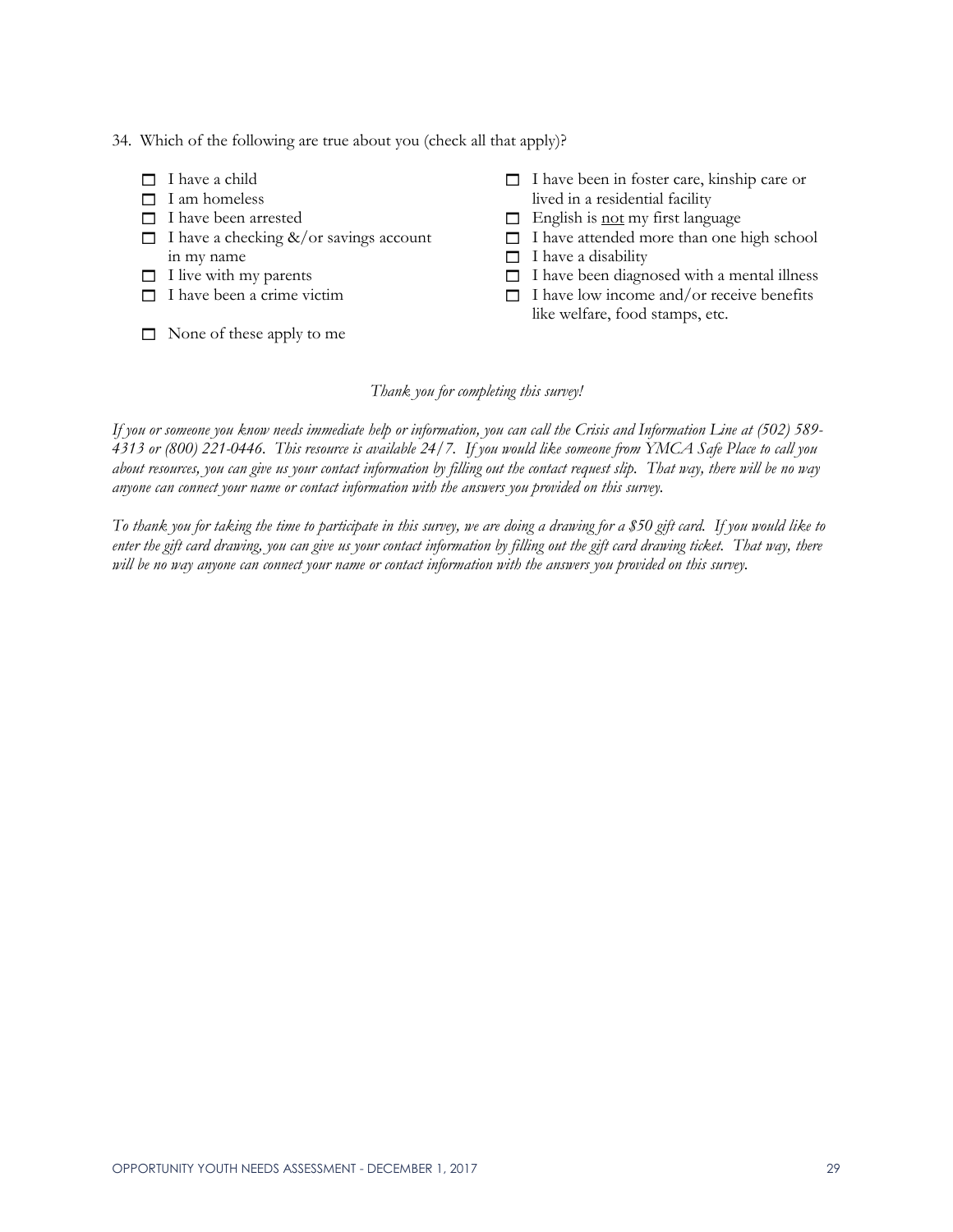# **Appendix B: The Focus Group Interview Guide**

The Coalition Supporting Young Adults (CSYA) is a collaboration of community organizations and individuals who are committed to transforming the way Louisville provides care for vulnerable youths and young adults. We accomplish this by listening to young people and connecting them with programs and other opportunities.

To do a better job of meeting your needs, it's important for the community to understand how to help you succeed. We would like to hear more from you about your needs and your access to resources in the community to meet your needs. We also want to know what we can do to increase opportunities by connecting you and others like you to what you need. That's the purpose for this conversation. Any questions?

To be eligible to participate in this focus group, you must be between the ages of 16 and 24, currently live in Jefferson County, and have experienced at least one of the following conditions within the past two years:

- 1. simultaneously being unemployed and not in school
- 2. being homeless,
- 3. being in foster care,
- 4. being involved in the juvenile justice system,
- 5. having 6+ unexcused absences or tardies in one school year during high school
- 6. being suspended 2+ times in one school year during high school

[Complete consent/assent process and eligibility questions on Focus Group Questionnaire. Collect Consent/Assent Forms, making sure that each participant turns one in, and seal them in an envelope. Now, parents, guardians and advocates can leave the room.]

We ask you to agree that what is said in this room will stay in this room. Do you promise that you will not repeat what other group members say during this focus group to people outside the group? [Ask for a commitment from each participant.] The people doing this project have also agreed that no one will use your name and tell others what you as an individual said. During this meeting, we'll be taking notes about what you say in a password-protected document, but we won't write down your name. Instead, each of you will be identified by a letter of the alphabet. Any questions?

Let's get started. First, we'd like to know a little more about you. Please take a couple of minutes to complete the rest of the Focus Group Questionnaire. We will give each person a letter of the alphabet to write on the form. You do not have to write your name on the form, and you can skip any question about you that you do not want to answer.

[Allow time to complete demographic questions. Collect questionnaires and seal them in a second envelope.]

The rest of our conversation will focus on six main topics. We'll spend about 10 minutes on each topic. Remember that you do not have to answer any questions you don't want to answer or provide any information you don't want to give. You can say "pass" if you choose to. What you share is your choice, and we hope to hear from everyone.

First, what has this period from your teens into young adulthood—ages 16 to 24—been like for you? Specifically, can you talk about your experiences at home, school and work?

What types of challenges have you experienced?

What kinds of people, places or opportunities would you like to be more connected to? How do you think those people, places or opportunities could help you?